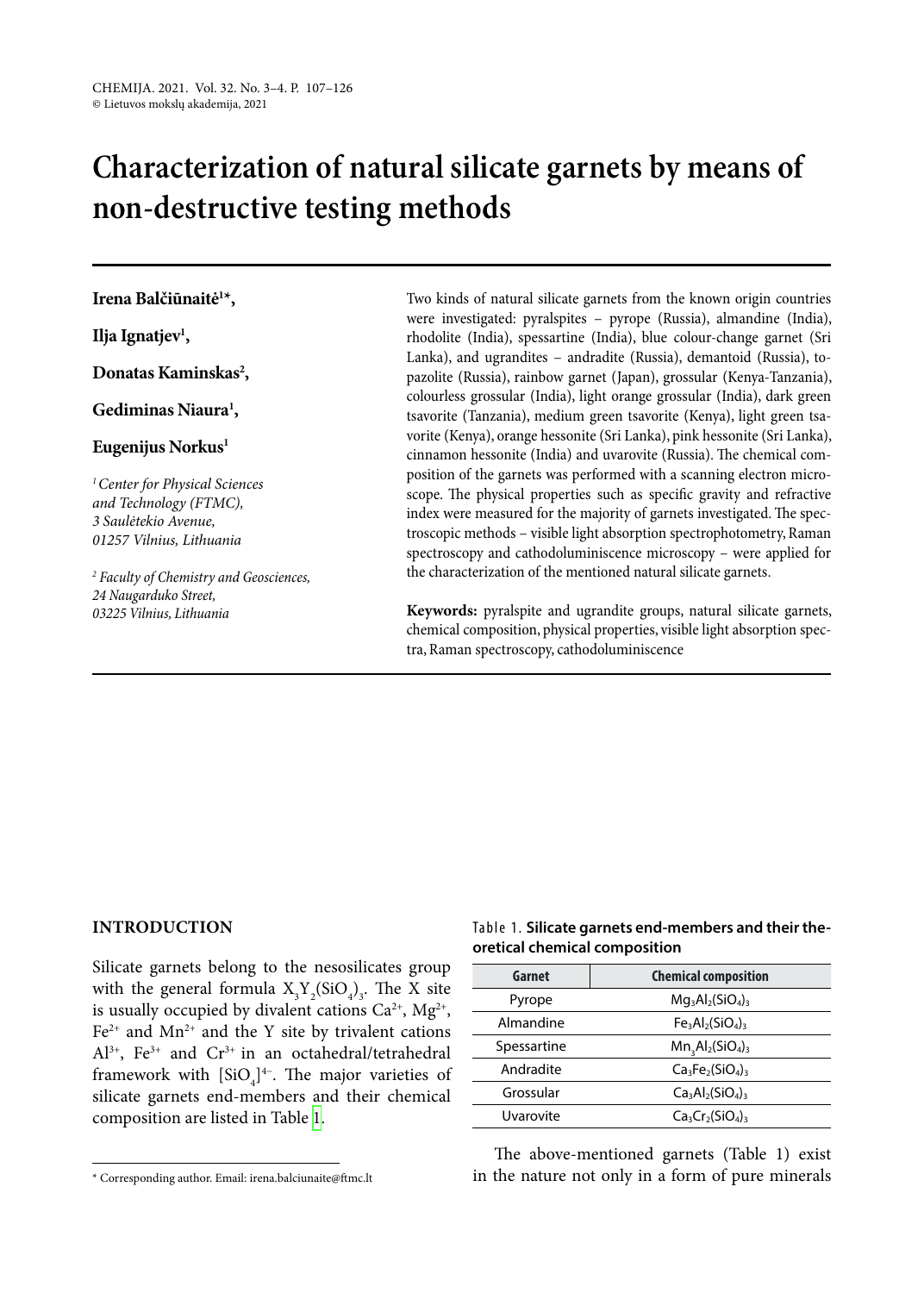with the indicated formulas, but also as mixtures in a form of solid solutions (Fig. [1](#page-1-0)).

It is worth noting that the above-presented chemical formulas (Table  [1](#page-0-0)) not always reflect the real (true) composition of the garnets under investigation because of possible structural defects in the crystal lattice as well as due to the presence of different impurities.

The real composition of some of the studied garnets was determined earlier by means of electron microprobe analysis [[1](#page-17-0)]. The data were given in a form of oxides (average content) and are listed in Table [2.](#page-1-1)

The garnets listed in Table [3](#page-2-0) were examined by means of different spectroscopy and other non-de-



## **EXPERIMENTAL**

#### **Scanning electron microscopy**

The analysis of the chemical composition of garnet group minerals was performed with a scanning electron microscope Quanta 250/450/650, using an apparatus for coating the samples with metals, Emitech SC7620 Mini Sputter Coater, with a CA7625 attachment for carbon coating.

The distribution of elements in the garnets was analyzed by SEM using a scanning electron microscope (TM4000Plus (Hitachi), magnifications 10× – 100,000×, accelerating voltage 15 kV, image signal – backscattered electrons (BSE), electron gun – pre-centered cartridge tungsten filament.

Each sample was measured from 3 to 5 points. The mean value was calculated.

Specific gravity (or density) values of the garnets were determined hydrostatically, i.e. by weighting of the samples in air and in water by means of the analytical balance. The mean value of at least three measurements was calculated.

Refractive indexes were measured using a standard gemological refractometer Gem LED Refractometer (System Eickhorst) and contact liquid Gem Refraktometer Liquid  $ND^{25\degree C} = 1.81\pm0.005$ . It is notable that using this facility the values of the refractive index of the samples investigated can not exceed 1.81. The mean value of at least three measurements was calculated.

<span id="page-1-0"></span>Uvarovite Grossula Andradite Almandine **Spessartine** 

**Fig. 1.** End-member compositions of the garnet mineral group. (With permission of the author Ms. Lina Jakaitė)

<span id="page-1-1"></span>Table 2. **Silicate garnets and their real chemical composition according to Ref. [1]**

|                        | Average content of chemical elements (in form of oxides), % |                 |                                |                 |                                |                                |          |                 |                  |
|------------------------|-------------------------------------------------------------|-----------------|--------------------------------|-----------------|--------------------------------|--------------------------------|----------|-----------------|------------------|
| Garnet                 | SiO <sub>2</sub>                                            | Ca <sub>0</sub> | Al <sub>2</sub> O <sub>3</sub> | Mg <sub>0</sub> | Fe <sub>2</sub> O <sub>3</sub> | Cr <sub>2</sub> O <sub>3</sub> | $V_2O_3$ | Mn <sub>0</sub> | TiO <sub>2</sub> |
| Blue colour-changed    | 46.24                                                       | 2.43            | 24.01                          | 12.53           | 2.33                           | 0.37                           | 0.44     | 11.81           |                  |
| Demantoid              | 55.44                                                       | 28.51           | 1.18                           |                 | 14.87                          |                                |          |                 |                  |
| Rainbow                | 40.76                                                       | 32.54           | 2.39                           |                 | 24.02                          |                                |          | 0.29            |                  |
| Colourlessgrossular    | 54.28                                                       | 15.47           | 28.60                          | 1.40            | 0.25                           |                                |          |                 |                  |
| Light orange grossular | 49.17                                                       | 24.51           | 25.67                          |                 | 0.64                           |                                |          |                 |                  |
| Dark greentsavorite    | 40.80                                                       | 35.14           | 21.89                          | 0.61            |                                |                                | 0.39     | 0.79            | 0.39             |
| Medium greentsavorite  | 41.36                                                       | 34.76           | 21.03                          | 0.59            |                                | 1.00                           | 0.35     | 0.56            | 0.36             |
| Pink hessonite         | 46.65                                                       | 28.30           | 22.12                          |                 | 2.55                           |                                |          | 0.38            |                  |
| Orange hessonite       | 47.21                                                       | 27.79           | 22.33                          |                 | 2.39                           |                                |          | 0.29            |                  |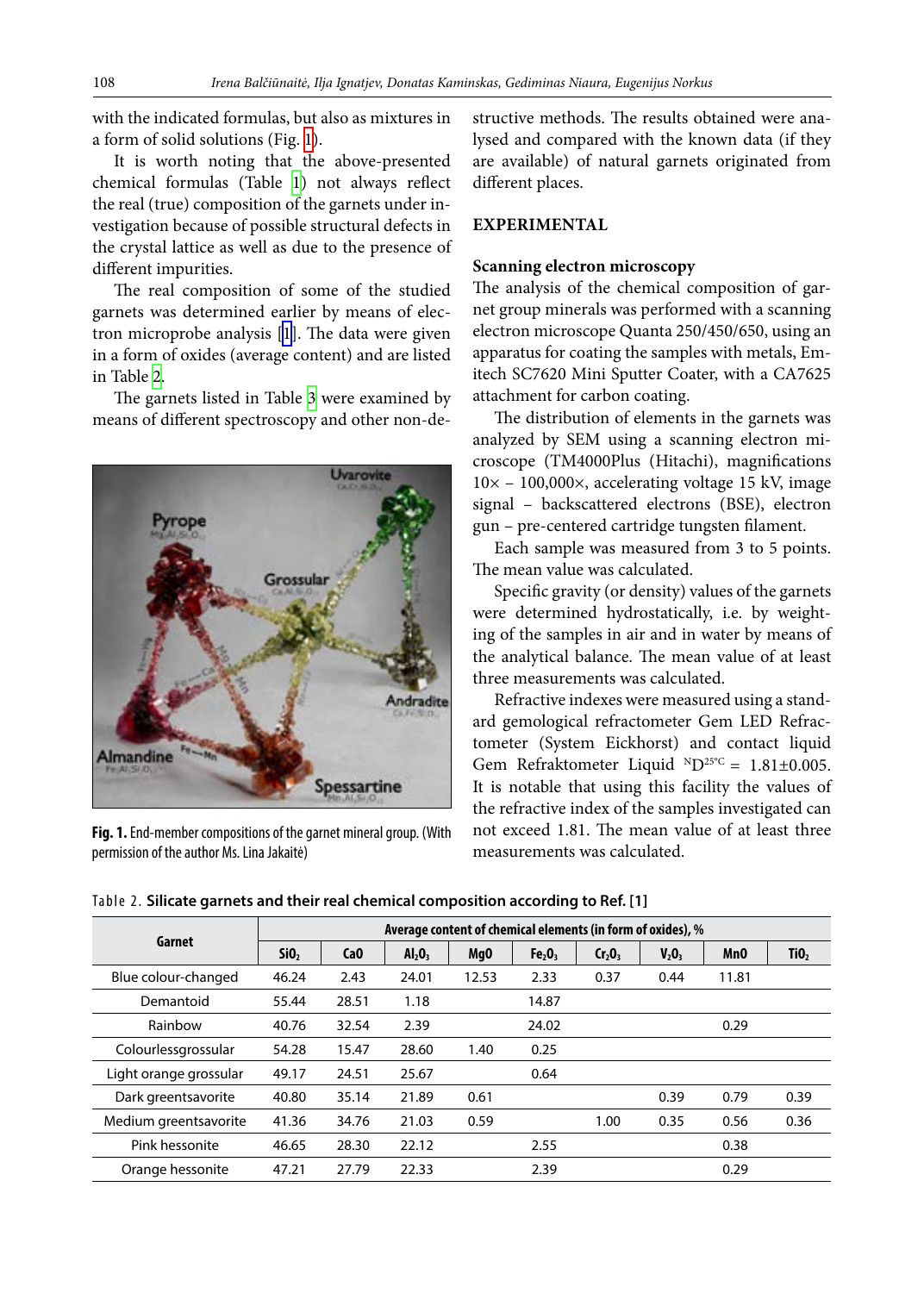| <b>Garnets</b>                                   | <b>Chemical composition</b> | <b>Origin country</b> |
|--------------------------------------------------|-----------------------------|-----------------------|
|                                                  | Pyralspite group            |                       |
| Pyrope                                           | $Mg_3Al_2(SiO_4)_3$         | Russia                |
| Almandine                                        | $Fe3Al2(SiO4)3$             | India                 |
| Rhodolite                                        | $(Mg, Fe)_3Al_2(SiO_4)_3$   | India                 |
| Spessartine                                      | $Mn_3Al_2(SiO_4)_3$         | India                 |
|                                                  | Ugrandite group             |                       |
| Andradite                                        | $Ca3Fe2(SiO4)3$             | <b>Russia</b>         |
| Demantoid<br>(variety of andradite)              | $Ca3Fe2(SiO4)3$             | Russia                |
| Topazolite<br>(variety of andradite)             | $Ca3Fe2(SiO4)3$             | <b>Russia</b>         |
| Rainbow garnet<br>(variety of andradite)         | $Ca3Fe2(SiO4)3$             | Japan                 |
| Grossular                                        | $Ca3Al2(SiO4)3$             | Kenya-Tanzania        |
| Dark green tsavorite<br>(variety of grossular)   | $Ca3Al2(SiO4)3$             | Tanzania              |
| Medium green tsavorite<br>(variety of grossular) | $Ca3Al2(SiO4)3$             | Kenya                 |
| Light green tsavorite<br>(variety of grossular)  | $Ca3Al2(SiO4)3$             | Kenya                 |
| Orange hessonite<br>(variety of grossular)       | $Ca3Al2(SiO4)3$             | Sri Lanka             |
| Pink hessonite (variety of grossular)            | $Ca3Al2(SiO4)3$             | Sri Lanka             |
| Cinnamon hessonite (variety of grossular)        | $Ca3Al2(SiO4)3$             | Sri Lanka             |
| Uvarovite                                        | $Ca3Cr2(SiO4)3$             | <b>Russia</b>         |

<span id="page-2-0"></span>

| ${\tt Table~3}.$ Silicate garnets investigated, their theoretical chemical composition and origin country |  |  |  |
|-----------------------------------------------------------------------------------------------------------|--|--|--|
|                                                                                                           |  |  |  |

2 mm thin slices of the garnets under investigation were used in all spectral experiments. The experiments were carried out at room temperature.

Cathodoluminescence investigations were carried out using a Nikon Eclipse E200 polarizing microscope (magnification 40×) and cathodoluminescope model CITL Mk5-2 (~15 kV voltage and 350–400 mA current).

Light absorption spectra were recorded using a Perkin Elmer Lambda 35 UV/VIS spectrometer in the wavelength interval 400–800 nm.

With the aim to compare the results obtained in the nanometers scale with that presented in the wavenumber  $(cm<sup>-1</sup>)$  scale the recalculation was made: wavelength (in  $nm$ ) =  $10000000/$ wavenumber (cm<sup>-1</sup>), e.g. 400 nm = 25000 cm<sup>-1</sup> or 750 nm =  $13333$  cm<sup>-1</sup>.

#### **Raman spectroscopy**

Raman spectra were recorded with an Echelle type spectrometer RamanFlex 400 (PerkinElmer, Inc.) equipped with a thermoelectrically cooled (–50°C) CCD detector and a fiber optic cable for excitation and collection of the spectra. The diode laser with a 785 nm beam was used as an excitation source. The laser power was 30 mW. The laser beam was focused to a 200 µm diameter spot on the surface of the investigated samples. All spectra were divided by the total accumulation time. The polystyrene standard (ASTM E1840) spectrum was used to calibrate Raman frequencies. The Grams/AI 8 (Thermo Scientific Inc., JAV) software was used for the recorded spectra analysis. The experiments were carried out at room temperature.

### **RESULTS AND DISCUSSION**

#### **Chemical composition of garnets**

After publication of the data on the chemical composition of nine different silicate garnets (Table [1](#page-0-0)) [\[1\]](#page-17-0), we have possessed new samples of silicate garnets and have determined the mean values of their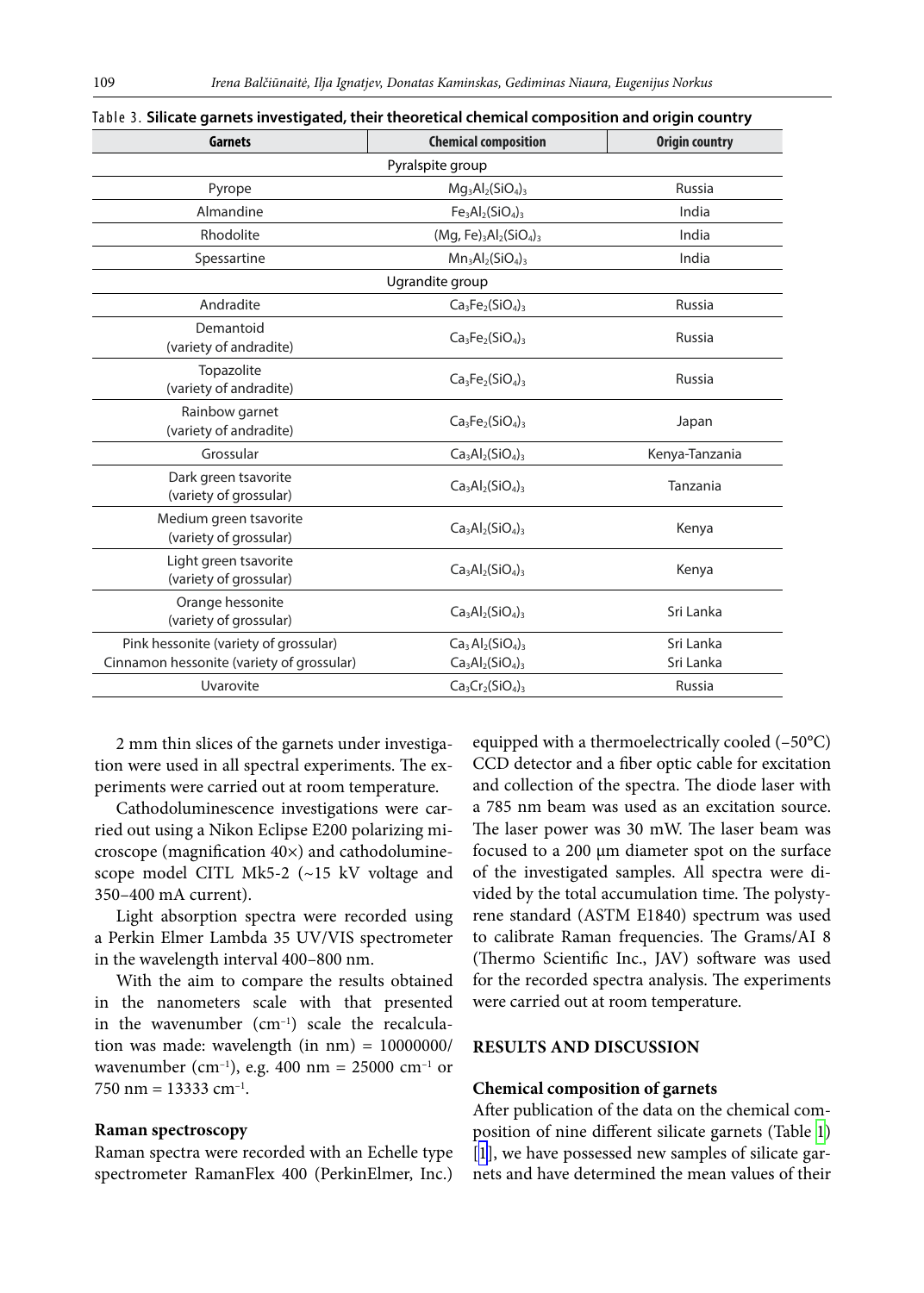chemical composition (Table [4](#page-3-0)). The data obtained (Table  [4\)](#page-3-0) together with the data of Table  [2](#page-1-1) were used for further interpretation of the below discussed topics.

**Pyrope** (Fig. [2](#page-3-1)) is the only member of the garnet family to always display red colouration in natural samples, and it is from this characteristic that it gets its name: from the Greek for fire and eye. Sometimes it is with an alexandrite effect of green, lilac and blue in daylight and purple and raspberry in artificial light. This variety was first called that by A. Werner in 1803. These garnets are sometimes called Bohemian garnets, after the old German name of western Czech Republic. Pyrope is usually red, pink, orangered, raspberry, cherry and reddish purple. The luster is glassy. The refractive index is 1.705–1.785, density 3.65–3.87  $g/cm^3$  and hardness 7–7.5 [\[2\]](#page-17-1). Pure pyrope has not yet been found, it is found in nature as a mixture with almandine and grossular. After the determination of chemical elements in pyrope, it was found out that the content of magnesium oxide

<span id="page-3-1"></span>

**Fig. 2.**Pyrope (Russia). Photo by I. Balčiūnaitė

varies from 13.67 to 14.49%, that of aluminium(III) oxide from 22.30 to 23.00% and that of iron(III) oxide from 20.29 to 22.98%, which are characteristic of pyrope and its varieties. In this mineral, silicon(IV) oxide varies from 38.26 to 39.59% and that of calcium oxide from 2.63 to 2.79%.

|                                                             | Average content of chemical elements (in form of oxides), % |                  |        |                 |                                |           |       |                 |                  |
|-------------------------------------------------------------|-------------------------------------------------------------|------------------|--------|-----------------|--------------------------------|-----------|-------|-----------------|------------------|
| Garnet                                                      |                                                             | Ca <sub>0</sub>  | AI, 0, | Mg <sub>0</sub> | Fe <sub>2</sub> O <sub>3</sub> | $Cr_2O_3$ | V, 0, | Mn <sub>0</sub> | TiO <sub>2</sub> |
|                                                             |                                                             | Pyralspite group |        |                 |                                |           |       |                 |                  |
| Pyrope                                                      | 38.95                                                       | 2.70             | 22.74  | 14.08           | 21.41                          |           |       | 0.12            |                  |
| Almandine                                                   | 34.57                                                       | 0.48             | 25.05  | 4.47            | 35.18                          |           |       | 0.25            |                  |
| Rhodolite                                                   | 32.63                                                       | 2.02             | 36.52  | 9.15            | 19.05                          |           |       | 0.64            |                  |
| Spessartine                                                 | 37.51                                                       | 1.64             | 22.26  | 2.33            | 0.70                           |           |       | 35.55           |                  |
| Blue colour-change (mixed pyrope and<br>spessartine) garnet | 46.08                                                       | 2.43             | 24.01  | 12.53           | 2.33                           | 0.37      | 0.44  | 11.85           |                  |
| Ugrandite group                                             |                                                             |                  |        |                 |                                |           |       |                 |                  |
| Andradite                                                   | 47.40                                                       | 28.55            | 16.04  | 1.41            | 6.61                           |           |       |                 |                  |
| Demantoid (variety of andradite)                            | 55.44                                                       | 28.51            | 1.18   |                 | 14.87                          |           |       |                 |                  |
| Topazolite (variety of andradite)                           | 38.55                                                       | 29.54            | 1.74   | 1.90            | 28.39                          | 0.04      | 0.09  |                 | 0.05             |
| Rainbow garnet (variety of andradite)                       | 40.76                                                       | 32.54            | 2.39   |                 | 24.02                          |           |       | 0.29            |                  |
| Grossular                                                   | 39.47                                                       | 34.78            | 23.06  | 0.44            | 0.47                           | 0.22      | 0.64  | 0.92            |                  |
| Colourless grossular                                        | 54.28                                                       | 15.47            | 28.60  | 1.40            | 0.25                           |           |       |                 |                  |
| Dark green tsavorite (variety of grossular)                 | 40.80                                                       | 35.14            | 21.89  | 0.61            |                                |           | 0.39  | 0.79            | 0.39             |
| Medium greentsavorite (variety of grossular)                | 41.36                                                       | 34.76            | 21.03  | 0.59            |                                | 1.00      | 0.35  | 0.56            | 0.36             |
| Light green tsavorite (variety of grossular)                | 40.17                                                       | 34.34            | 23.41  | 0.50            |                                | 0.09      | 0.13  | 0.91            | 0.44             |
| Orange hessonite (variety of grossular)                     | 47.21                                                       | 27.79            | 22.33  |                 | 2.39                           |           |       | 0.29            |                  |
| Pink hessonite (variety of grossular)                       | 46.65                                                       | 28.30            | 22.12  |                 | 2.55                           |           |       | 0.38            |                  |
| Cinnamon hessonite (variety of grossular)                   | 49.17                                                       | 24.51            | 25.67  |                 | 0.64                           |           |       |                 |                  |
| Uvarovite                                                   | 22.80                                                       | 3.52             | 44.07  | 16.16           | 7.77                           | 5.68      |       |                 |                  |

<span id="page-3-0"></span>Table 4. **Silicate garnets investigated and their real chemical composition**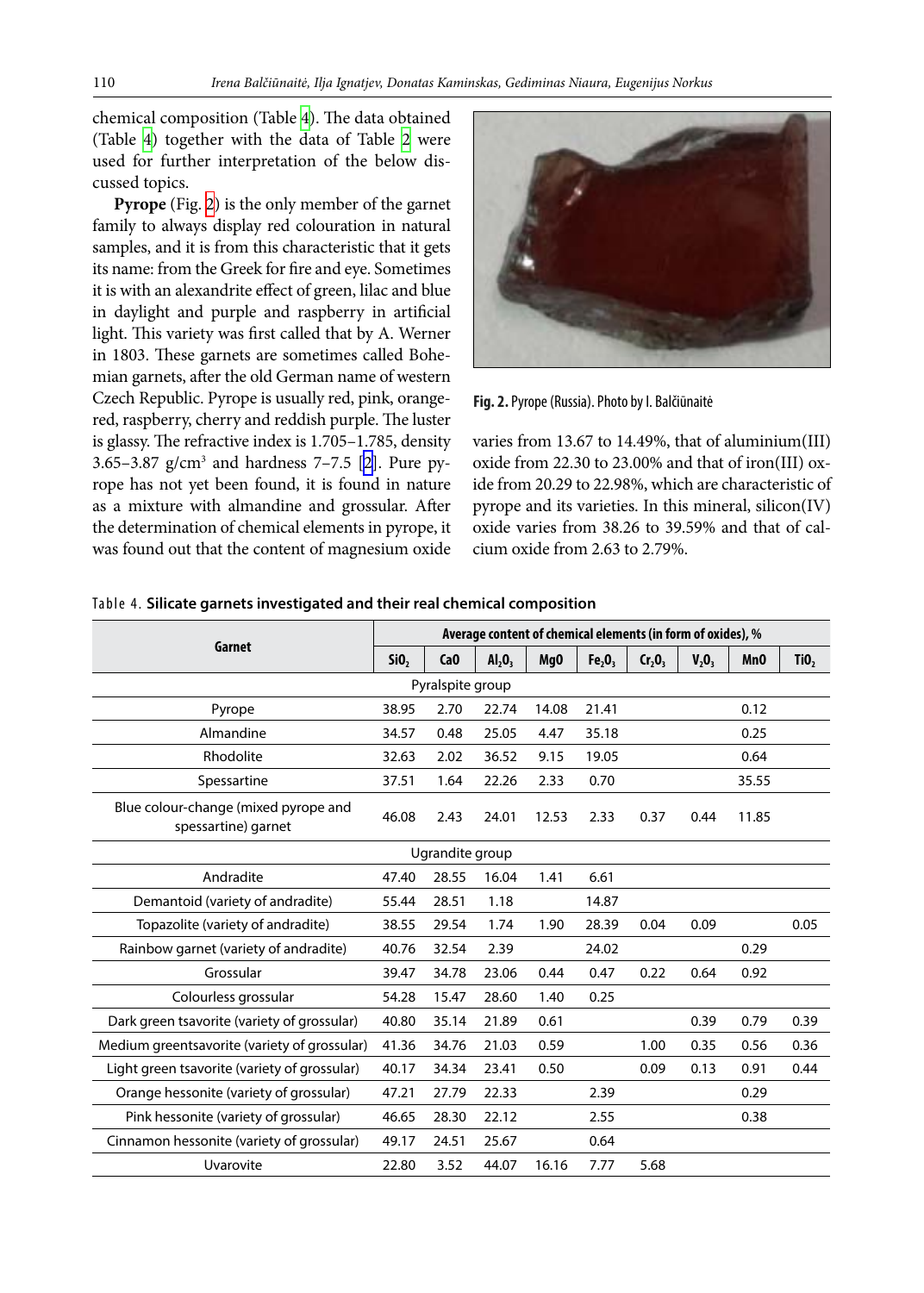The name **almandine** (Fig. [3](#page-4-0)) comes from the Alabanda area of Turkey, where the 'alabanda carbuncles' were mined, described back in Pliny's (77 years B. C.). The name was granted by Georg Agrikola in 1546. It is purple-red, red, red with a brown tinge and dark red (almost black). Gloss is glass, refractive index  $1.78-1.81$ , density  $3.95-4.20$  g/cm<sup>3</sup> and hardness 7.5 [\[2\]](#page-17-1). After the determination of chemical elements in almandine it was found out that the content of aluminium(III) oxide varies from 25.90 to 29.92% and that of iron(III) oxide from 10.45 to 18.82%, which are characteristic of almandine and its varieties. In this mineral, magnesium oxide varies from 6.13 to 7.95%, silicon(IV) oxide from 48.85 to 53.71% and manganese(II) oxide and calcium oxide levels were found to be up to 0.5%.

<span id="page-4-0"></span>

**Fig. 3.** Almandine (India). Photo by I. Balčiūnaitė

The name **rhodolite** (Fig.  [4](#page-4-1)) comes from the Greek rose-like. The colour is reddish pink. The hardness according to the Mohs scale is 7–7.5, the density  $3.84$  (+/-0.10) and the refractive index 1.760 (+0.010–0.020). The absorption spectra typically have absorption maxima at 504, 520 and 573 nm, and may also have a weak line at 423, 460, 610 and 680–690 nm [\[3](#page-18-0)]. Rhodolite is a mixture of pyrope and almandine. After the determination of chemical elements in rhodolite, it was found out that the content of magnesium oxide varies from 10.49 to 16.87% and the aluminium(III) oxide content varies from 30.86 to 35.48%, which are characteristic of rhodolite and its varieties. In this mineral, iron(III) oxide varies from 1.11 to 2.06%, that of silicon(IV)

<span id="page-4-1"></span>

**Fig. 4.** Rhodolite (India). Photo by I. Balčiūnaitė

oxide from 50.61 to 54.93% and manganese(II) oxide and calcium oxide levels were found to be up to 0.5%.

**Spessartine** (Fig. [5\)](#page-4-2) was named after the Spessart area in Germany in 1832. The name was given by F. Biodan. Its beauty is defined primarily by its colour: orange, red-orange and yellow-brown. Gloss is glassy, the refractive index 1.79–1.82, the density 4.12–4.20  $g/cm^3$  and the hardness 7–7.5 [\[2\]](#page-17-1). After the determination of chemical elements in spesartine, it was found out that the content of manganese(II) oxide varies from 34.70 to 36.59% and that of aluminium(III) oxide from 21.43 to 23.13%, which are characteristic of spessartine and its varieties. In this mineral, the iron(III) oxide content varies from 0.00 to 0.95%, that of silicon(IV) oxide from 36.65 to 38.33%, that of magnesium oxide from 0.00 to 4.80% and the content of calcium oxide varies from 1.5 to 1.80%.

<span id="page-4-2"></span>

**Fig. 5.** Spesartine (India). Photo by I. Balčiūnaitė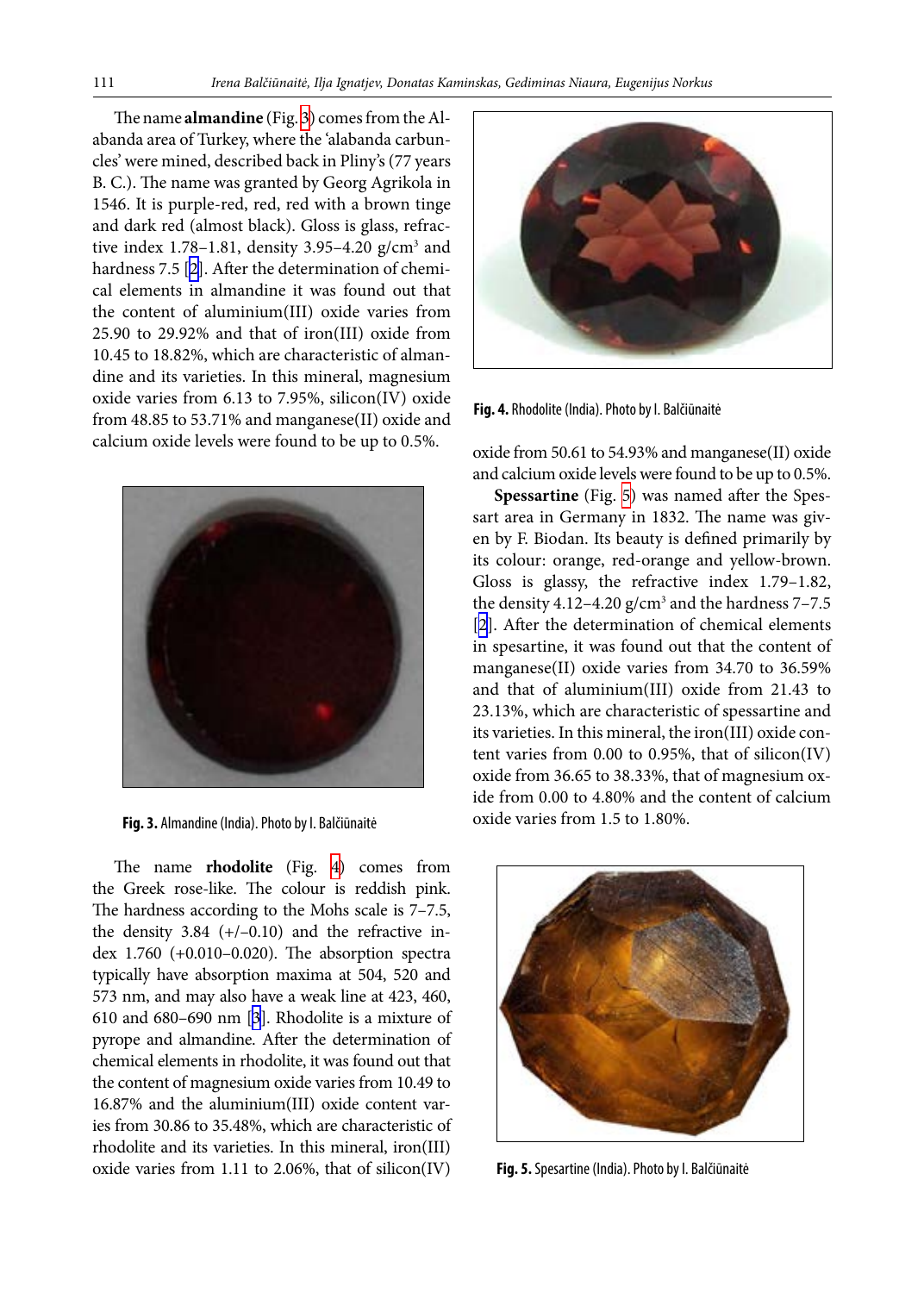**The blue colour-change garnet** (Fig.  [6](#page-5-0)) is the only one known example of blue garnets. This garnet is not of blue colour only, thus, it would not be entirely correct to refer to it as the blue garnet. The most interesting thing is that this garnet can change its colour in the same manner as alexandrite, therefore, the most correct name for this garnet would be the blue colour-change garnet [[4](#page-18-1)]. The test of chemical elements showed that this garnet is a mixture of pyrope and spessartine. Magnesium oxide is characteristic of pyrope, whereas manganese oxide is characteristic of spessartine, and these two, in addition to aluminium(III) and silicon(IV) oxides, form the core of the chemical composition of these elements; this is confirmed by the tests of other authors [\[5\]](#page-18-2). In the garnet tested in this work, the content of magnesium oxide varies from 11.18 to 13.43%, that of magnesium oxide from 8.63 to 17.37%, that of aluminium(III) oxide from 22.03 to 25.29% and the content of silicon(IV) oxide from 42.24 to 48.75%. In addition to these elements, the designated content of calcium oxide varies from 2.13 to 2.88%, that of iron(III) oxide from 1.78 to 3.32%, and the content of colour determining chemical elements, i.e. vanadium(III) oxide, varies from 0.38 to 0.50% and that of chromium(III) oxide concentration about 0.37%.

**Andradite** (Fig. [7](#page-5-1)) was named by James Dwight Dana in 1868 in honour of José Bonifácio de Andrada de Silva, Brazilian mineralogist, who first described and named what Dana (1868) defined as a subvariety of andradite. d'Andrada had earlier, in 1800, discovered a yellowish-grey mineral from a mine near Drammen, Buskerud, Norway [[6](#page-18-3)].

<span id="page-5-0"></span>

**Fig. 6.** Blue colour-change garnet (Sri Lanka). Photo by photographer Irzhi Korn

After the determination of chemical elements in andradite, we found out that the content of calcium oxide varies from 27.64 to 29.45% and that of aluminium(III) oxide from 15.97 to 16.11%, which are characteristic of andradite and its varieties. In this mineral, the content of iron(III) oxide varies from 6.53 to 6.69%, that of magnesium oxide content varies from 1.05 to 1.77% and that of silicon(IV) oxide from 54.28 to 56.45%.

<span id="page-5-1"></span>

**Fig. 7.** Andrdite (Russia). Photo by I. Balčiūnaitė

**Demantoid** (Fig. [8a](#page-6-0), b, c) is a variety of andradite. It is characterized by diamond lustre, which gave it the name in the 19th century. The colour varies from cold, very pale green to mid or strong green, not, as a rule, a very livery colour and similar to certain shades of green in tourmaline, zircon, or olivine [[5](#page-18-2)]. After the determination of chemical elements in demantoid, it was found out that the content of calcium oxide varies from 28.23 to 28.75% and that of iron(III) oxide from 13.93 to 15.99%, which are characteristic of andradite and its varieties. In this mineral, the aluminium(III) oxide content varies from 0.99 to 1.38% and that of silicon(IV) oxide from 54.28 to 56.45%. The green colour of this variety is determined by chromium [\[7](#page-18-4)].

**Topazolite** (Fig. [8](#page-6-0)d, e, f) is a variety of andradite. It was named in allusion to the resemblance with topaz (in colour and transparency) [[8\]](#page-18-5). In the garnet tested, the content of calcium oxide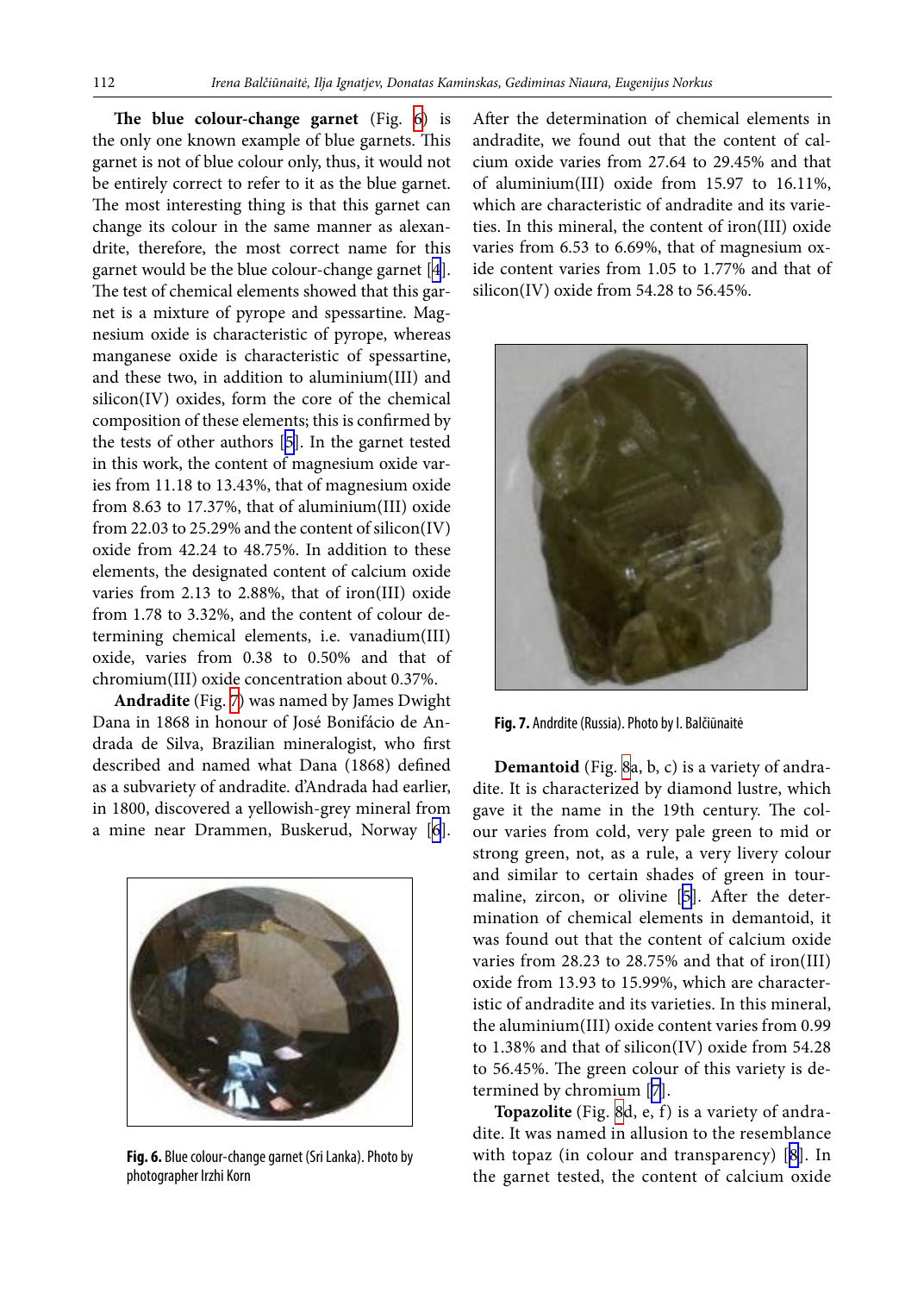varies from 27.96 to 30.68% and that of iron(III) oxide from 26.15 to 29.84%, which are characteristic of andradite and its varieties. In this mineral, the aluminium(III) oxide content varies from 1.55 to 1.99%, that of silicon(IV) oxide from 36.44 to 40.85%, magnesium oxide varies from 0.00 to 2.95%, titanium(IV) oxide from 0.02 to 0.10% and colour determining chemical elements, i.e. vanadium(III) oxide about 0.21% and the content of chromium(III) oxide varies from 0.01 to 0.05%.

<span id="page-6-0"></span>

**Fig. 8.** (a, b, c) Demantoid (Russia). (d, e, f) Topazolite (Russia). Photo by I. Baliūnaitė

**Rainbow garnet** (Fig.  [9\)](#page-6-1) is called in this way because its surface glows like a rainbow. After the chemical analysis, it was indicated that the content of calcium oxide varies from 32.19 to 32.95%, iron(III) oxide from 23.49 to 24.91%, silicon(IV) oxide from 39.51 to 41.71%, aluminium(III) oxide from 1.71 to 3.64% and manganese(II) oxide from 0.24 to 0.32%. Based on the results of the tests, it was found out that the chemical composition of the rainbow garnet is as that of andradite variety. By comparing the chemical composition of this rare variety with another tested variety of andradite, i.e. demantoid and topazolite, it was found out that the content of manganese(II) oxide in the rainbow garnet varies from 0.24 to 0.32%, whereas in demantoid and topazolite there is none. What is more, the content of iron(III) oxide (from 23.49 to 24.91%) in the rainbow garnet is higher than in demantoid (from 13.93 to 15.99%) but lower than in topazolite (from 26.15 to 29.84%). These differences in the chemical composition

<span id="page-6-1"></span>

**Fig. 9.** Rainbow garnet (Japan). Photo by I. Balčiūnaitė

determine the difference in colour, and the multicolourfulness of the rainbow garnet should depend on the surface reflectivity, i. e. irisation.

**Grossular** (Fig.  [10\)](#page-6-2) has most varieties among the garnet group minerals. Its name is derived from the Latin word grossularia (Eng. gooseberry). Since the 1960s, it has been found in gem quality, mainly green [\[9\]](#page-18-6). However, this mineral can also be of other colours depending on impurities, even colourless. In the garnet tested, the content of calcium oxide varies from 32.15 to 36.05%, aluminium(III) oxide from 22.76 to 24.48% and silicon(IV) oxide from 39.20 to 39.91%. In addition to these elements, the designated content of iron(III) oxide varies from 0.00 to 1.45%, magnesium oxide from 0.00 to 0.49, manganese(II) oxide from 0.60 to 1.56% and colour determining chemical elements, i.e. vanadium(III) oxide content varies from 0.00 to 1.23% and that of chromium oxide from 0.00 to 0.45%.

<span id="page-6-2"></span>

**Fig. 10.** Grossular (Kenya). Photo by I. Balčiūnaitė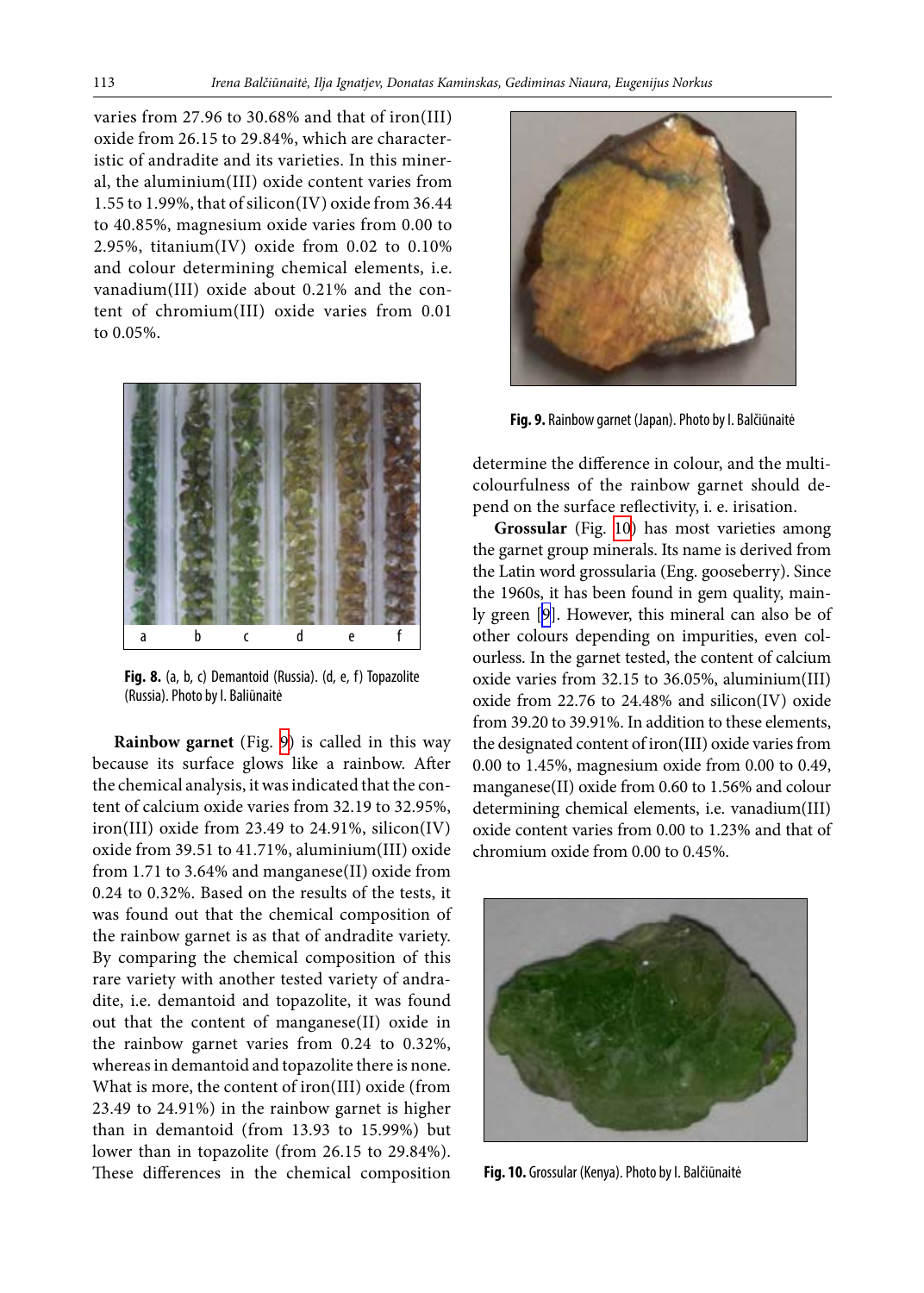In the tested **colourless grossular** (Fig.  [11](#page-7-0)), the content of magnesium oxide found varies from 1.55 to 1.24%, aluminium(III) oxide from 27.14 to 30.14%, silicon(IV) oxide from 52.95 to 55.75%, calcium oxide from 12.56 to 18.42% and iron(III) oxide about 0.25%. Based on the results of the tests, it was found out that there were no colour-determining chromophores in the mineral, except for 0.25% of iron(III) oxide, which may not affect the colour at all.

<span id="page-7-0"></span>

**Fig. 11.** Colourless grossular (India). Photo by Irzhi Korn

**Tsavorite** (Fig. [12](#page-7-1)) is a variety of grossular, characterized by green colour. Its name was proposed by Tiffany and Co. President, Sir Henry Platt, after the Tsavo East National Park, Kenya, which lies near the place where tsavorite was originally found. In the dark green tsavorite (Fig. [13](#page-8-0)a), the content of magnesium oxide was found to vary from 0.58 to 0.64%, aluminium(III) oxide from 21.89 to 21.92%, silicon(IV) oxide from 40.79 to 40.89%, calcium oxide from 35.06 to 35.30%, vanadium(III) oxide from 0.32 to 0.47%, manganese(II) oxide from 0.76 to 0.81% and the content of titanium(IV) found is about 0.39%. In the medium green tsavorite (Fig.  [13b](#page-8-0)), the content of magnesium oxide was found to vary from 0.40 to 0.73%, aluminium(III) oxide from 20.12 to 21.52%, silicon(IV) oxide from 39.62 to 43.90%, calcium oxide from 31.91 to 37.59%, vanadium(III) oxide about 0.35%, chromium(III) oxide from 0.98 to 1.04%, manganese(II) oxide from 0.42 to 0.72% and titanium(IV) oxide from 0.35 to 0.37%. In the light green tsavorite (Fig. [13c](#page-8-0)), the content of magnesium oxide was found to vary from 0.43 to 0.55%, aluminium(III) oxide from 23.07 to 24.30%, silicon(IV) oxide from 39.95 to 41.13%, calcium ox-

<span id="page-7-1"></span>

**Fig. 12.** Tsavorite (Kenya and Tanzania): (a) dark green, (b) medium green and (c) light green. Photo by I. Balčiūnaitė

ide from 34.27 to 35.10%, vanadium(III) oxide from 0.00 to 0.26%, chromium(III) oxide from 0.00 to 0.018%, manganese(II) oxide from 0.00 to 1.06% and titanium(IV) oxide from 0.00 to 0.53%. The highest levels of vanadium, manganese and titanium(IV) oxides were found in dark green tsavorite, the lower levels in medium green tsavorite and the lowest levels in light green tsavorite. Comparing the analytical data between tsavorites, it was found that dark green tsavorite contains mainly magnesium(II), calcium(II), vanadium(III), manganese(II) and titanium(IV) oxides. Medium green tsavorite has more chromium than other tsavorites studied.

In **light orange grossular** (Fig.  [13](#page-8-0)), there are predominantly aluminium(III) and calcium oxides. Having performed the tests, it was found out that the aluminium(III) oxide content varies from 23.91 to 27.84% and the calcium oxide content varies from 18.13 to 28.59%. At different points of the sample testing, it was found out that if the aluminium(III) oxide content increases, the content of calcium and iron(III) oxides become lower. The silicon(IV) oxide content was found to vary from 46.62 to 54.09%. Based on the results of the tests, it is presumed that the content of iron(III) oxide, which determines the colour of this variety, varies from 0.38 to 0.88%.

**Hessonite** (Fig.  [14\)](#page-8-1) is a variety of grossular, which can vary from yellow to brown colour; sometimes this variety is referred to as essonite. Those are honey-yellow and yellow-brown garnets, tending to a reddish orange colour similar to that of spessartine. Its name comes from the Greek word esson, which means inferior. Minerals of this colour are regarded as less valuable. Brown colour hessonite is of the lowest value. Hessonites have a good luster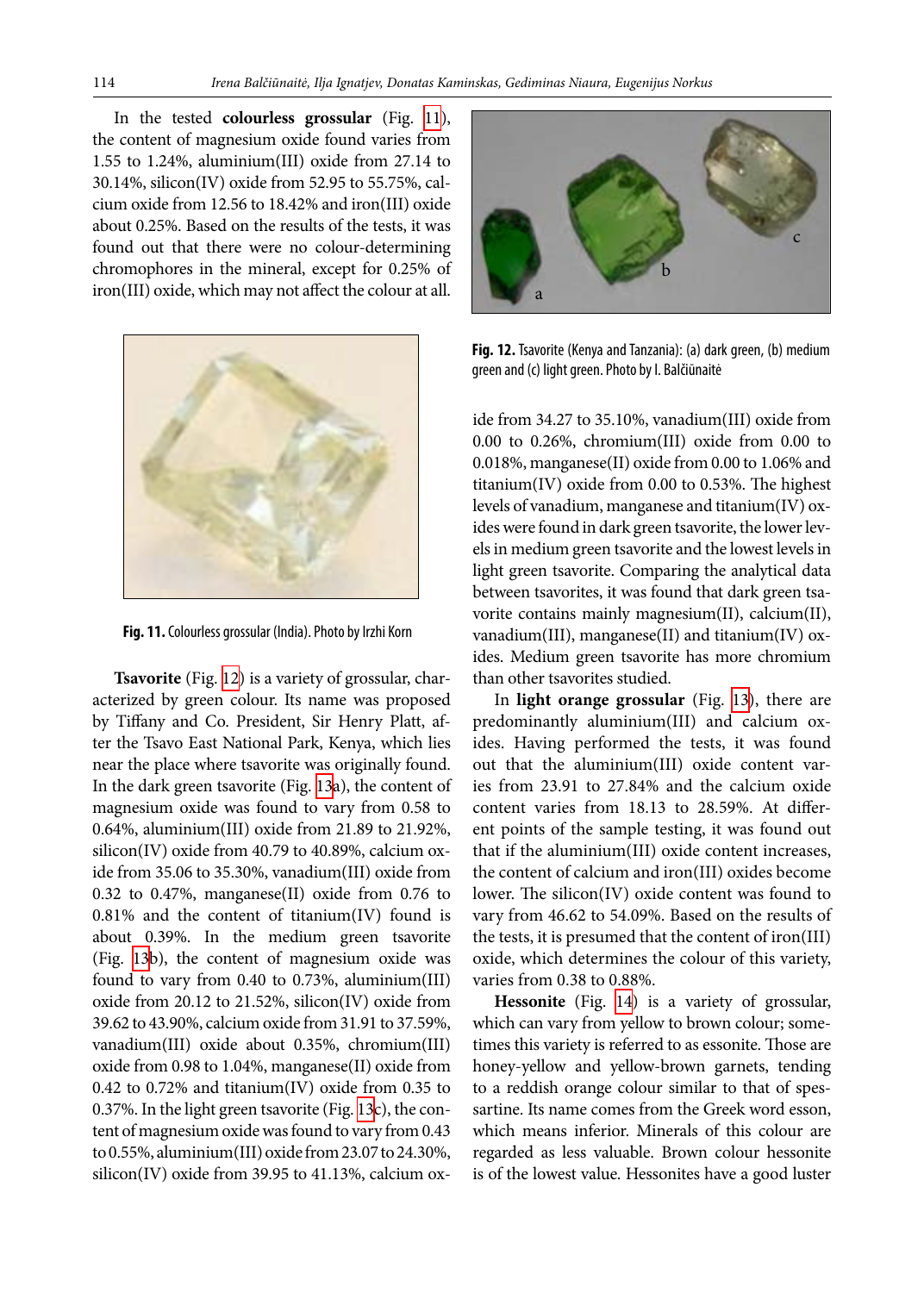<span id="page-8-0"></span>

**Fig. 13.** Light orange grossular (India). Photo by photographer Irzhi Korn

and seemingly a good transparency, but when viewed with a lens, they seem to be undulated, in places of inclusions the view becomes contorted and they become non-transparent. Due to its colour hessonite is also called cinnamon garnet. In the tested orange hessonite (Fig.  [14](#page-8-1)a), there are predominantly calcium and aluminium oxides. The amount of aluminium(III) found during the analysis varies from 22.23 to 23.68%, calcium oxide from 27.73–35.36, silicon(IV) oxide from 41.33–47.25%, iron(III) oxide 2.36–2.41% and manganes(II) about 0.30%. In the tested pink hessonite (Fig. [14b](#page-8-1)), there are predominantly calcium and aluminium(III) oxides. The amount of aluminium(III) found during the analysis varies from 21.89 to 22.29%, calcium oxide from 27.52–29.53, silicon(IV) oxide from 45.34–47.51%, and manganes(II) oxide from 0.35 to 0.41% and iron (III) oxide 2.35–2.84%.

<span id="page-8-1"></span>

**Fig. 14.** Hessonite: (a) orange hessonite (Sri Lanka) and (b) pink hessonite (India). Photo by photographer Irzhi Korn

In the tested **cinnamon** hessonite (Fig.  [15\)](#page-8-2), there are predominantly silicon(IV), calcium and aluminium(III) oxides. The amount of aluminium(III) found during the analysis varies from 20.20 to 36.37%, calcium oxide from 22.26– 26.93, silicon(IV) oxide from 33.52–52.46% and iron(III) oxide about 0.64%.

<span id="page-8-2"></span>

**Fig. 15.** Cinnamon hessonite. Photo by A. Balčiūnaitė

**Uvarovite** (Fig.  [16](#page-8-3)) usually forms small crystals and groups of joint crystals. In 1832, H. Hess named uvarovite in honor of Count S. Uvarov (1786–1855), Russian statesman and scholar,

<span id="page-8-3"></span>

**Fig. 16.** Uvarovite (Russia). Photo by I. Balčiūnaitė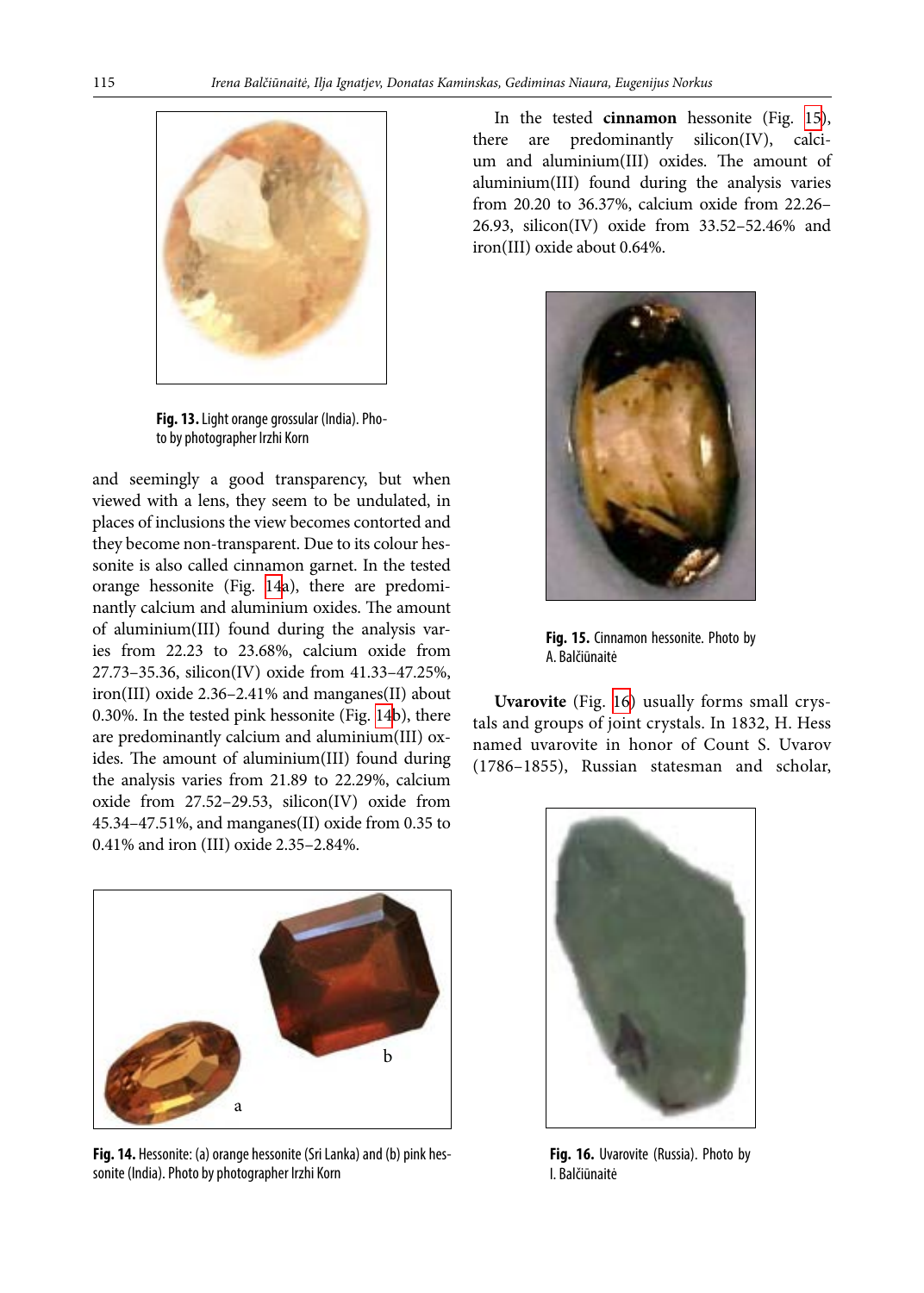President of the Russian Academy of Science. Its density was found to be equal to 3.7 [[10\]](#page-18-7). In the uvarovite tested, the content of calcium oxide varies from 2.71 to 4.34%, chromium(III) oxide from 4.77 to 6.58%, aluminium(III) oxide from 43.41 to 44.73%, silicon(IV) oxide from 22.67 to 22.93% and the content of magnesium oxide varies from 14.53 to 17.80%.

### **Specific gravity (or density) of garnets**

Different types of gemstones vary in density, therefore the measurements of the specific gravity can be performed by one of the methods for their characterization. In gemology, the density or specific gravity of a gemstone is computed as the ratio of the density of the material to the density of water. The density is expressed as a number which indicates how much heavier the gemstone is compared to an equal volume of water. The specific gravity  $(\rho)$  can by expressed as ratio of the weight of the substance to the volume unit. Since till now in many textbooks the dimension of the specific gravity is expressed in  $g/cm<sup>3</sup>$ , with the aim to make comparison of the data, we have determined the specific gravity of garnets investigated in the same dimension.

It can be noted that the specific gravity of silicate garnets ranges from 3.50 to  $4.20$  g/cm<sup>3</sup> [[11](#page-18-8)]. Our data obtained fit into the mentioned range (Table [5\)](#page-9-0).

According to Table  [5](#page-9-0), the determined specific gravity of the investigated grossulars was in

the range from 3.54 to 3.63  $g/cm<sup>3</sup>$  and are in a good agreement with the literature data. The specific gravity of the dark green, medium green and light green tsavorites are 3.62, 3.66 and 3.61 g/cm<sup>3</sup>, respectively. Probably, different amounts of Mn(II), Cr(III) and V(III) (Table [2\)](#page-1-1) determine the difference in the values of specific gravity. The specific gravity of pink hessonite  $(3.74 \text{ g/cm}^3)$  is higher than that of orange hessonite  $(3.71 \text{ g/cm}^3)$  and can be accounted for the higher content of  $Fe<sup>3+</sup>$ and Mn(II) in pink hessonite (Table [2\)](#page-1-1). The highest value of the specific gravity was measured for uvarovite  $(3.77 \text{ g/cm}^3)$ , whereas the lowest value was obtained for hydrogrossular  $-3.52$  g/cm<sup>3</sup>.

#### **Refractive indexes of garnets**

The refractive index is one of the most important signatures of a gemstone. Measuring the refractive index is one of the first steps in identifying the gemstone, though some gems have similar refractive indices and additional tests are required for a definitive identification. The refractive index is the difference between the speed of light in a vacuum and the speed of light in the gemstone. As light passes through the gemstone, it slows down because the gemstone is denser than air. This causes the path of light to change. Refraction is the bending of light as it passes in or out of a gem. The angle of refraction in the stone determines its refractive index. Gemstones with a high refractive index are more brilliant than those with a low refractive one.

| Garnet                              | <b>Determined specific</b><br>gravity ( $\rho$ ), g/cm <sup>3</sup> | Data from other sources, g/cm <sup>3</sup>     |
|-------------------------------------|---------------------------------------------------------------------|------------------------------------------------|
| Demantoid<br>(variety of andradite) | 3.67                                                                | 3.70-4.10 [11]; 3.82-3.85 [12]; 3.81-3.87 [13] |
| Grossular                           | 3.63                                                                | 3.56-3.73 [11]; 3.42-3.72 [14]; 3.6 [10]       |
| Hydrogrossular                      | 3.52                                                                | $3.45 - 3.56$ [14]                             |
| Green grossular                     | 3.62                                                                | $3.62$ [12]                                    |
| Light orange grossular              | 3.54                                                                |                                                |
| Dark green tsavorite                | 3.62                                                                |                                                |
| Medium green tsavorite              | 3.66                                                                | $3.56 - 3.73$ [11]                             |
| Light green tsavorite               | 3.61                                                                |                                                |
| Orange hessonite                    | 3.71                                                                | 3.56-3.73 [11]; 3.50-3.75 [12]                 |
| Pink hessonite                      | 3.74                                                                | 3.56-3.73 [11]; 3.50-3.75 [12]                 |
| Uvarovite                           | 3.77                                                                | 3.41-3.52 [11]; 3.4-3.8 [12, 14]; 3.7 [10]     |

<span id="page-9-0"></span>Table 5. **Specific gravity of the investigated garnets**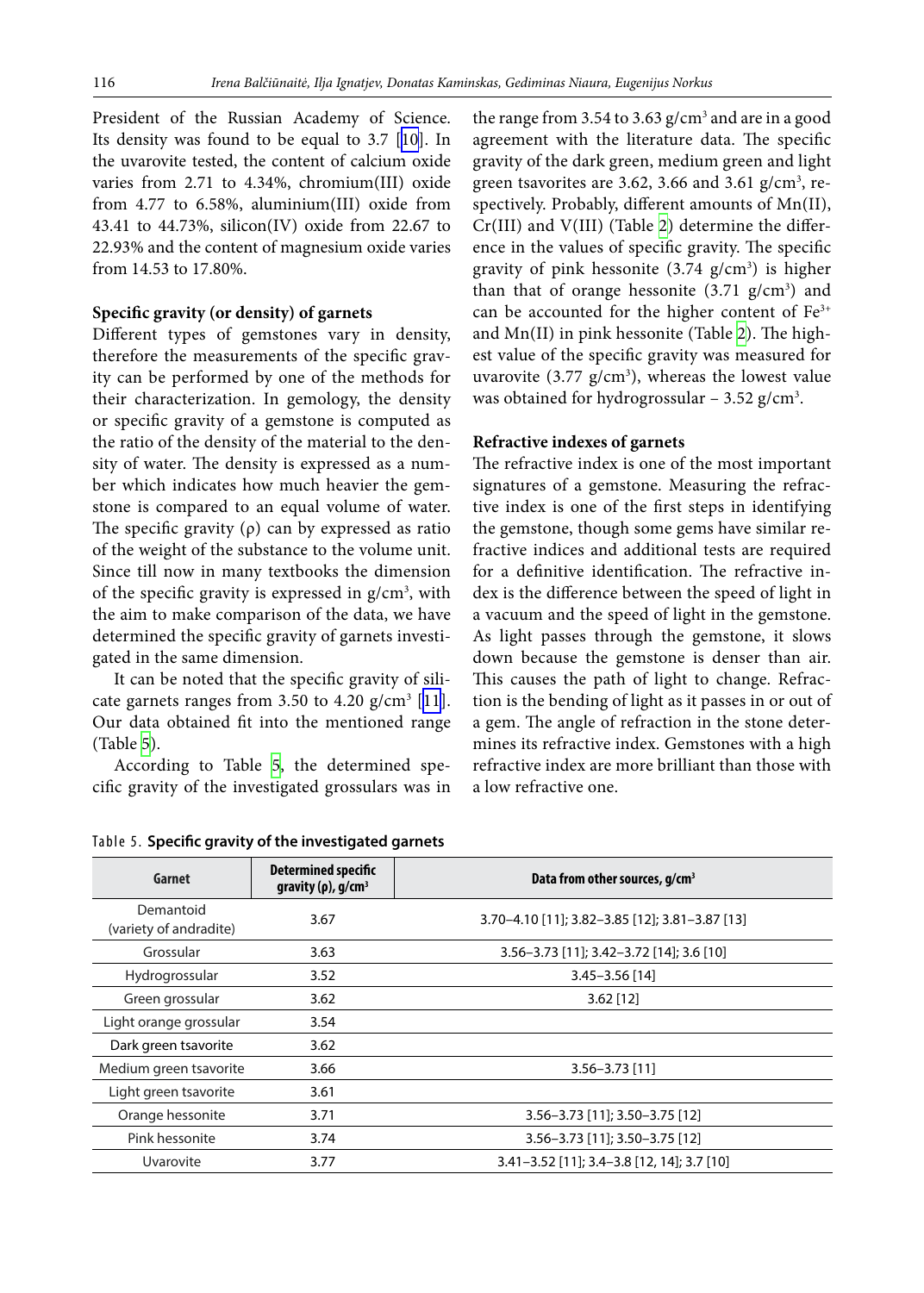| Garnet                 | <b>Refractive index</b> | Data from other sources            |
|------------------------|-------------------------|------------------------------------|
| Rhodolite              | 1.775                   | 1.742-1.785 [15]                   |
| Grossular              | 1.734                   | 1.734-1.759 [15]; 1.730-1.760 [16] |
| Dark green tsavorite   | 1.740                   |                                    |
| Medium green tsavorite | 1.740                   | $1.734 - 1.759$ [15]               |
| Light green tsavorite  | 1.740                   | 1.731-1.732 [12]; [1.74-1.76 [13]  |
| Orange hessonite       | 1.738                   | 1.74-1.76 [13]; 1.730-1.760 [16]   |
| Pink hessonite         | 1.745                   | 1.730-1.760 [16]                   |

<span id="page-10-0"></span>Table 6. **Refractive indexes of the investigated garnets**

It can be noted that the refractive indexes of silicate garnets range from 1.73 to 1.89 [[15](#page-18-9)]. Our data obtained fit into the mentioned range (Table [6\)](#page-10-0).

When comparing the results obtained (Table [6\)](#page-10-0) it is obvious that rhodolite has the highest value of the refractive index, whereas the lowest value was determined for grossular. Other garnets have comparable values of the refractive index. It is notable that due to the limitation of the experimental equipment (see the Experimental part) we have had investigated only samples with the refraction index lower than 1.81. For instance, uvarovite and demantoid have much higher refractive indexes, e.g. 1.865 and ca. 1.91, respectively [[5](#page-18-2)].

#### **Cathodoluminescence investigations**

Cathodoluminescence (CL) is an optical and electromagnetic phenomenon in which electrons impacting on a luminescent material cause the emission of photons which may have wavelengths in the visible spectrum. The cathodoluminescence emission from a rock can provide insights into crystal growth, zonation, cementation, chemical replacement, deformation, provenance, trace elements and defect structures. CL presents a valuable technique for fundamental sedimentary, metamorphic and igneous rock studies but also for more applied studies on ores or precious gems [\[17–22](#page-18-10)].

When investigating cathodoluminiscence of silicate garnets in the presented work, it was found that pyrope and rhodolite exhibit an intense red luminescence, meanwhile dark green, medium green and light tsavorites also yield red, but less intense and darker luminescence [Fig. [17](#page-11-0)]. An orange luminescence was observed in the case of orange hessonite. The behaviour of grossular under the influence of cathode beam differs from that of other investigated garnets – it has a characteristic dark brownish-green luminescence. It is generally known that the red luminescence is incident to the presence of Fe(III), whereas the green luminescence is incident to the presence of Mn(II) [\[21](#page-18-11)].

When comparing the results obtained with the data on the chemical composition of garnets (Table  [4](#page-3-0)) it can be concluded that the intense red luminescence in the case of pyrope and rhodolite correlates well with the high content of Fe(III) – they have. ca. 20% of  $Fe<sub>2</sub>O<sub>3</sub>$ , as well as with the presence of small amounts of Mn(II), which can intensify the luminiscence. The less intense red luminescence of all investigated tsavorites can be attributed to the absence of Fe(III), but to the presence of  $V(V)$  and  $Mn(II)$  in the samples (Table [4\)](#page-3-0). The orange luminescence of orange hessonite can be also connected with the presence of Fe(III) (ca. 10 times less than in the case of pyrope and rhodolite) and Mn(II). The cause of brownish-green luminescence of grossular can be in the simultaneous presence of relatively small amounts of Fe(III),  $Cr(III)$  and  $V(V)$  and, especially, Mn(II) (Table [4\)](#page-3-0).

In addition, the cathodoluminescence images of tsavorites show the seasonality of the garnet growing zone, which is prime in medium green tsavorite (Fig. [17\)](#page-11-0).

## **Visible spectra of garnets**

Generally it is agreed that certain elements cause the colours in certain garnets; likewise, the light absorption lines and bands in garnets are attributable to specific elements. It will be recalled that chromium is responsible for the colours of a number of red and green stones, e.g. the rare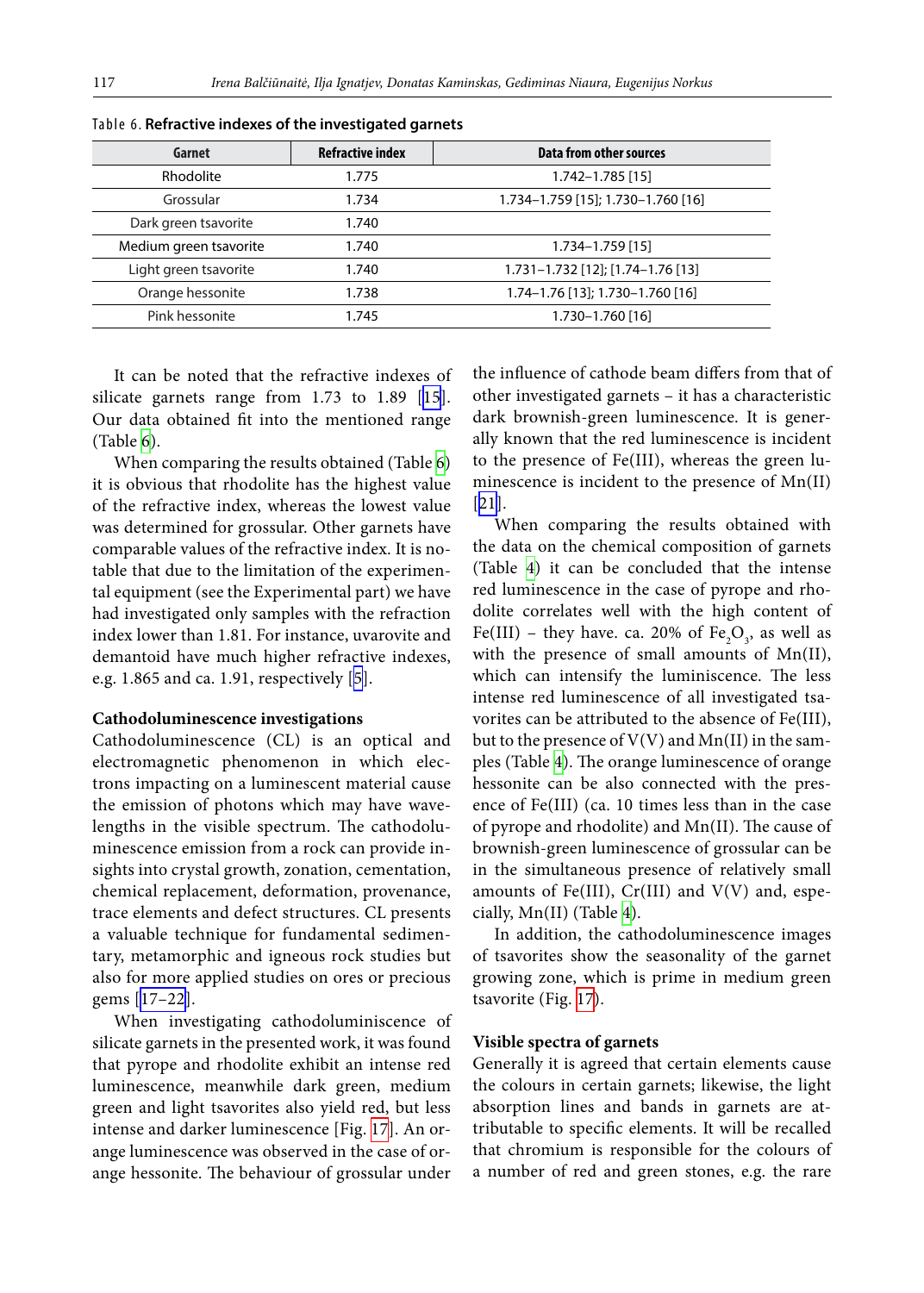<span id="page-11-0"></span>

**Fig. 17.** Polarized light (a) and cathodoluminiscence (b) micrograph pairs of silicate garnets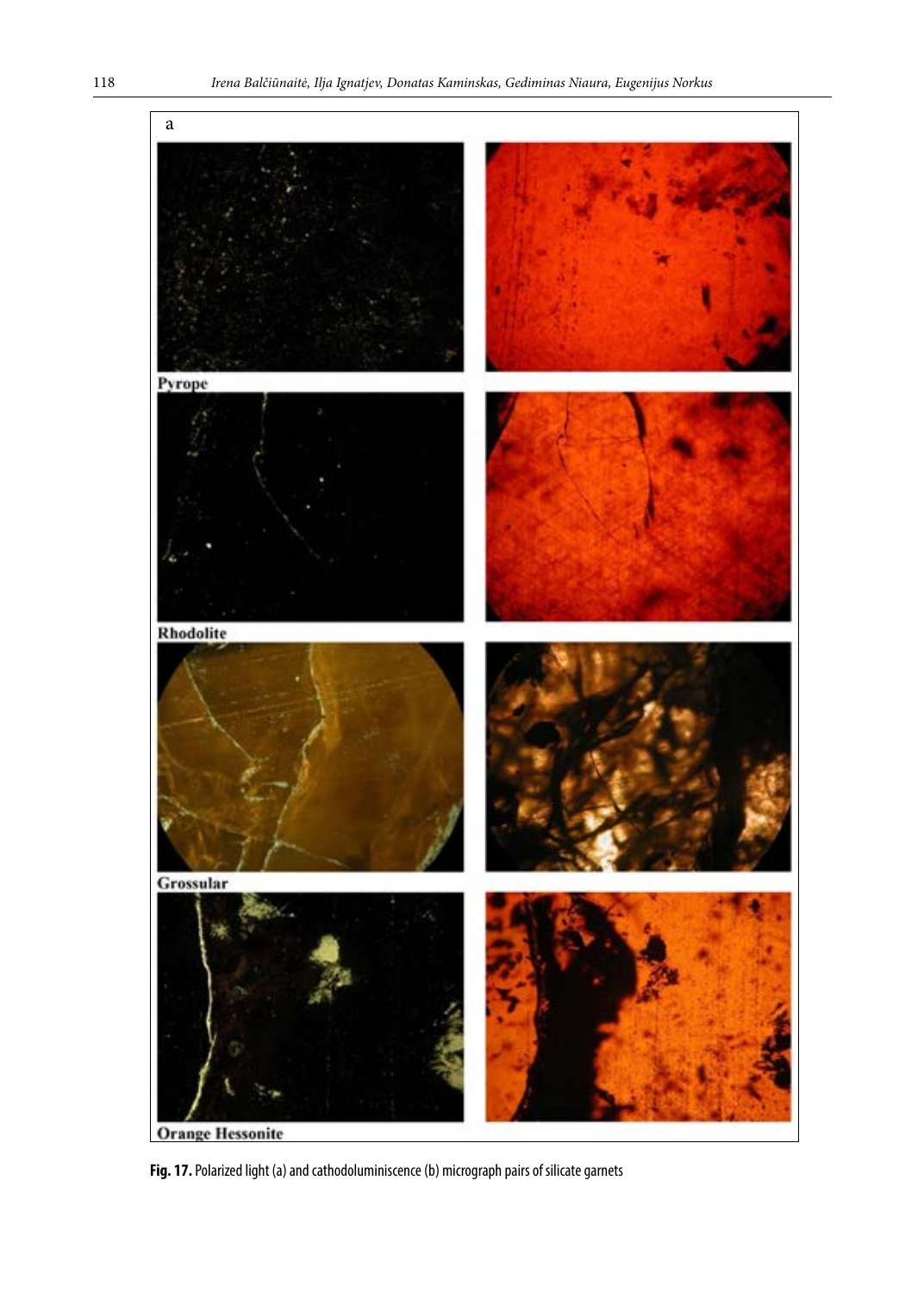

**Fig. 17.** (Continued) Polarized light (a) and cathodoluminiscence (b) micrograph pairs of silicate garnets

chrome-pyrope garnet. In combination with iron it is partly responsible for the colours of demantoid garnet. The absorption lines caused by chromium are mainly fine ones in the red, together with a broad band in the center of the spectrum in the yellow and green. The position, width and intensity of this band largely determines the precise hue of the stone. Iron is another important colour-causing agent in gemstones. There are two categories of iron spectra: that caused by ferric iron (Fe(III)) and that caused by ferrous iron (FeII), e.g. demantoid garnet. In general, the fines and bands caused by iron are found in the blue and green part of the spectrum. Manganese is responsible for the colour in rhodolite and spessartite garnet. Lines attributed to it in the spectra of these stones are centered in the blue, violet and even in the ultraviolet [\[23–27](#page-18-12)].

The visible spectra of light absorption of natural silicate garnets were also investigated and discussed in Refs [\[28–36\]](#page-18-13).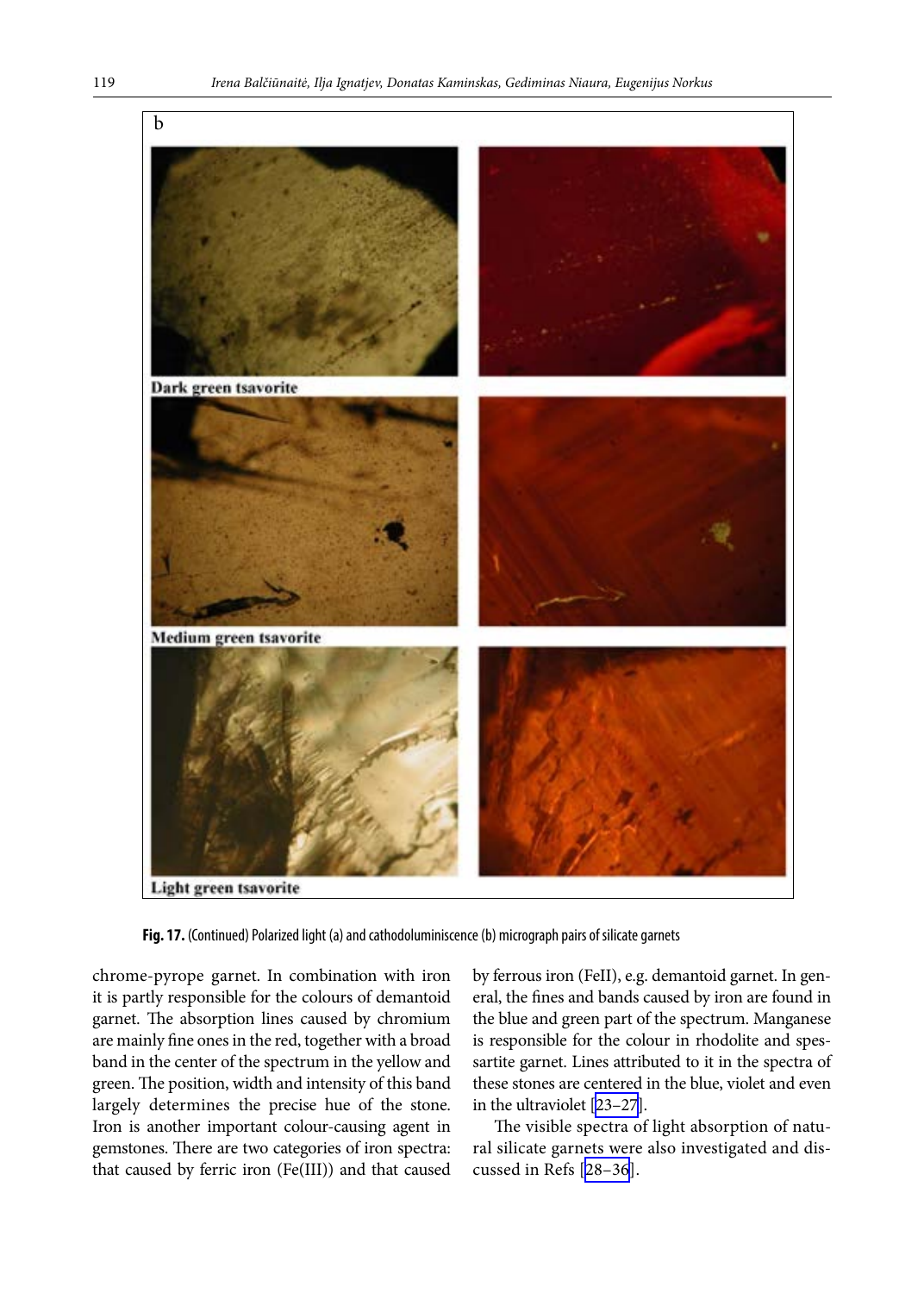

**Fig. 18.** Light absorption spectra of pyralspites. A black line is pyrope, a red line shows almandine, a blue line is rhodolite and a green line is spessartine

The light absorption spectra of investigated pyralspites differs – the highest intensity is observed for spessartine and pyrope, whereas almandine and rhodolite exhibit lower intensity (Fig.  [18](#page-13-0)). In the visible region, spessartine has the well expressed maximum at 430 nm. Later, the absorbance values decrease continuously going to the side of longer waves. The absorption features of this garnet are due mostly to Mn(II) and Fe(III) (Table [4](#page-3-0)) – the absorbance peak at 430 nm is related to Fe(III) [\[3\]](#page-18-0) and the absorbance in the region from 410 to 525 nm to Mn(II) [\[3,](#page-18-0) [28](#page-18-14), [35\]](#page-18-15). The spectrum of pyrope is more complicate (Fig. [18](#page-13-0)). A comparatively broad maximum is seen in the region from 490 to 560 nm, the highest value being at 530 nm. This is a peak related to the presence of both Mn(II) and Fe(III) [\[27](#page-18-16), [31](#page-18-17)] (Table  [4\)](#page-3-0). The less expressed peak is observed at 695–700 nm. Usually in this region of the spectrum Cr(III) absorbs the light [[23–27](#page-18-12)}, and the garnet contains some amount of not detectable impurities of this element. The spectrum of almandine shows the decrease in light absorbance going from 400 nm to the side of longer waves up to 635 nm, whereas from 640 nm a weak increase begins. A small peak was found at 720 nm. In contrast to almandine, the increase in intensity of the spectrum of rhodolite is observed going to the side of longer waves beginning from 400 up to 560 nm, where the highest value of light absorbance was observed (Fig. [18](#page-13-0)). Later, going to the side of longer waves, the values of light absorbance slightly decrease. The spectra of almandine and rhodolite also have colour-causing elements – Fe (III) and

<span id="page-13-0"></span>

<span id="page-13-1"></span>**Fig. 19.** Light absorption spectra of ugrandites. A black line is uvarovite, a red line shows grossular and a blue line is andradite

Mn(II) (Table  [4\)](#page-3-0). The higher content of Fe(III) is responsible for the higher light absorbance values of almandine, compared with that of rhodolite at wavelength of 400–500 nm.

When investigating the spectrophotometric properties of ugrandites, it was found that andradite has the highest intensity in light absorbance (Fig.  [19\)](#page-13-1). Its spectrum has a broad maximum in the region from 430 to 500 nm, the maximum being at 470 nm. Beginning from 470 nm to the side of longer waves the light absorbance slightly decreases up to 750 nm, whereas later slightly increases (Fig. [19\)](#page-13-1). The garnet colour is mainly due to Fe(III) [\[33](#page-18-18), [34\]](#page-18-19) (Table [4](#page-3-0)). The light absorption of grossular in the visible region decreases continuously from 400 to 565 nm with further increase up to 800 nm, no specific peaks were observed (Fig. [19](#page-13-1)). The first region of the spectra (decrease in absorbance) can be connected with the presence of iron(III) and manganese(II) in the sample [[32\]](#page-18-20), whereas the second one with the presence of the same iron(III) together with Cr(III) [\[24](#page-18-21)] or iron(III) and manganese [\[23](#page-18-22)] (see Table [4](#page-3-0)). The values of the light absorbance of uvarovite are lowest from the investigated ugrandites (Fig. [19](#page-13-1)). The broad maximum can be recognized in the region from 460 to 540 nm, the highest value being at 500 nm.

The spectra of two other varieties of grossular – pink hessonite and orange hessonite – differ from that of grossular (Fig.  [20\)](#page-14-0). They are much more complicated and have many absorption peaks. The red hessonite exhibits peaks at 425– 430, 505, 570 and 690 nm, whereas the orange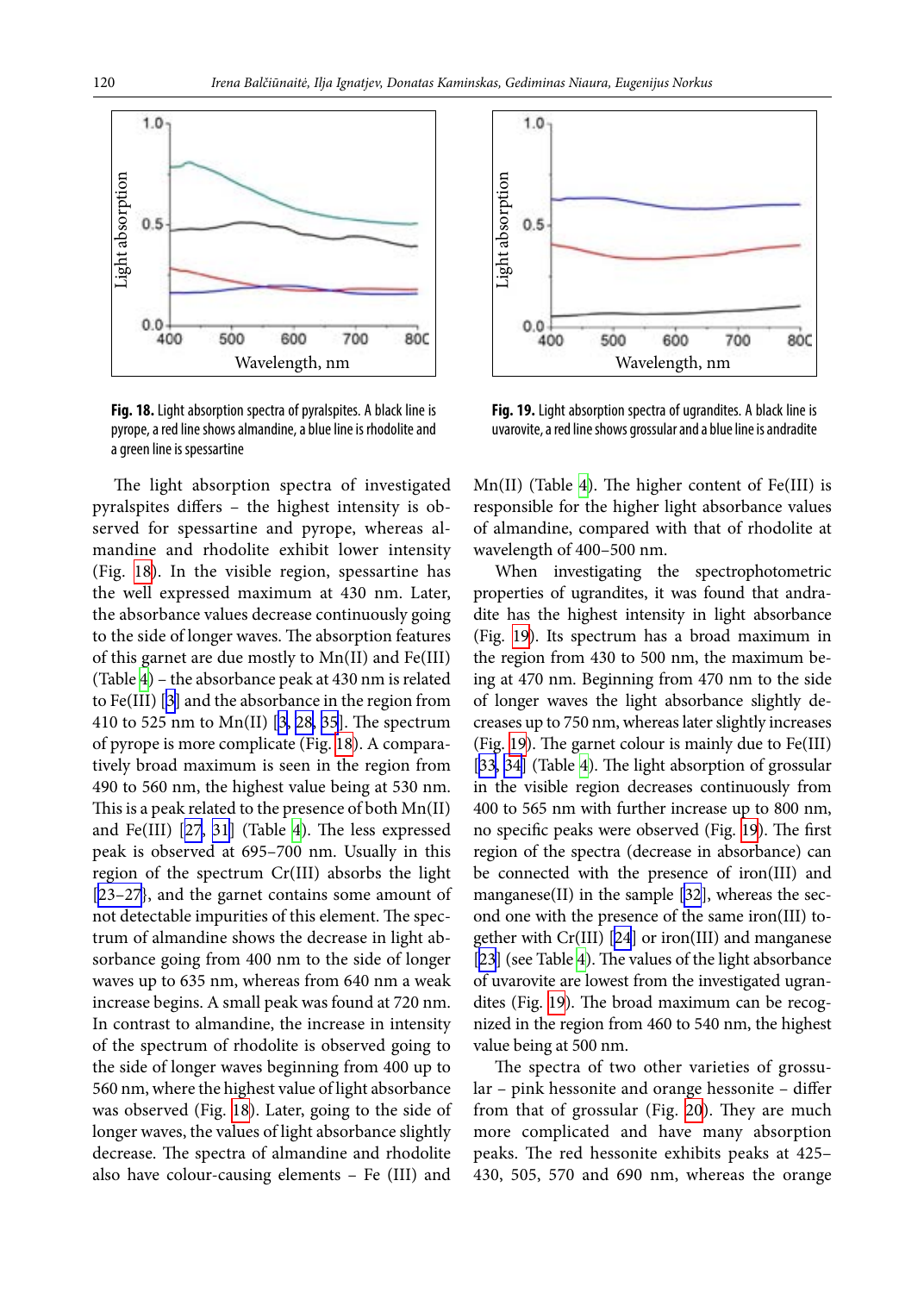<span id="page-14-0"></span>

**Fig. 20.** Light absorption spectra of grossular and its varieties. A black line is grossular, a red line is orange hessonite, a blue line shows pink hessonite, an olive line is dark green tsavorite, a navy line is medium green tsavorite and a violet line shows light green tsavorite

hessonite displays peaks at 430, 485 and 525 nm. According to the data of our chemical analysis, Fe(III) and Mn(II) are responsible for the light absorbance in both hessonites. The data of literature confirm our conclusion [\[24\]](#page-18-21).

The light absorption spectra of the dark green and medium green tsavorites display two broad bands centered at about 435 and 610 nm, both bands are well defined. The 435 nm band is more intense than that at 610 nm, which is slightly broader (Fig. [20](#page-14-0)). These peaks become more intensive with increasing of the V(III) and Mn(II)content [[23–26](#page-18-23)] (see Table [4](#page-3-0)). The spectrum of light green tsavorite differs from other tsavorites (Fig. [20\)](#page-14-0) – the general intensity is much lower. The broad band from 450 to 550 nm (centered at 510 nm) is observed. The possible origin could be not detectable impurities of Fe(III).

The spectra of andradite and its varieties, rainbow garnet, demantoid and topazolite, are seen in Fig. [21.](#page-14-1) The intensity of the spectrum of the rainbow garnet is lower than that of andradite (Fig.  [21](#page-14-1)). Two maximum values are observed in the spectrum at 425 and 580 nm. The values of the light absorption of investigated demantoid and topazolite are low, therefore it is difficult to identify specific peaks (Fig. [21](#page-14-1)). The highest intensity of light absorption for demantoid was determined at 400 nm, and a nonintense peak was found at 660 nm. In the case of topazolite, a nonintense peak was observed at 500 nm. The main

<span id="page-14-1"></span>

Fig. 21. Light absorption spectra of andradite and its varieties. A black line is andradite, a red line shows demantoid, a blue line is topazolite and an olive line shows rainbow garnet

colour-causing agent is Fe(III), probably together with Mn(II) (see Table [4](#page-3-0)).

#### **Raman spectroscopy**

Raman spectroscopy provides insights into the molecular structure and short-range ordering of garnets [[37–46\]](#page-18-24). The Raman spectra of different garnets are displayed in Figs  [22](#page-15-0)[–25.](#page-17-2) The vibrational bands of the studied compounds can be divided into several groups: (i) internal vibrations of  $SiO<sub>4</sub>$ tetrahedra (symmetric stretching, v<sub>1</sub>; asymmetric stretching,  $v_3$ ; symmetric bending,  $v_2$ ; asymmetric bending,  $v_4$ ), (ii) translation of SiO<sub>4</sub>tetrahedra,  $T(SiO_4)$ , (iii) rotation of SiO<sub>4</sub>tetrahedra, R(SiO<sub>4</sub>) and (iv) translation of YO<sub>6</sub> octahedra (Y=Fe<sup>3+</sup>, Cr<sup>3+</sup>) and  $Al^{3+}$ ), T(M) [42-45]. The symmetric stretching vibrational mode of  $\text{SiO}_4$  group  $(\text{v}_1)$  appears as a medium-intense band in the frequency region  $874-918$  cm<sup>-1</sup>. The asymmetric stretching mode  $v<sub>3</sub>$  appears as a lower intensity band (several features) at slightly higher frequencies. The deformation vibrational modes of SiO<sub>4</sub>tetrahedra  $v_2$  and  $v_4$  are visible in the spectral region 420–640 cm<sup>-1</sup>. It should be noted that the asymmetric bending mode  $v_4$  usually displays higher frequency bands [\[42](#page-18-26)]. The mode associated with the rotation of  $SiO<sub>4</sub>$ tetrahedra  $R(SiO<sub>4</sub>)$  appears in the lower frequency region 350–420  $\text{cm}^{-1}$  [[42\]](#page-18-26). Finally, the translation modes  $T(SiO_4)$  and  $T(M)$  usually can be observed at wavenumbers lower than  $340 \text{ cm}^{-1}$  [[42,](#page-18-26) [43,](#page-18-27) [45](#page-18-28)].

The Raman spectra of pyrope and almandine are very similar (Figs  [22](#page-15-0)a, b). The most intense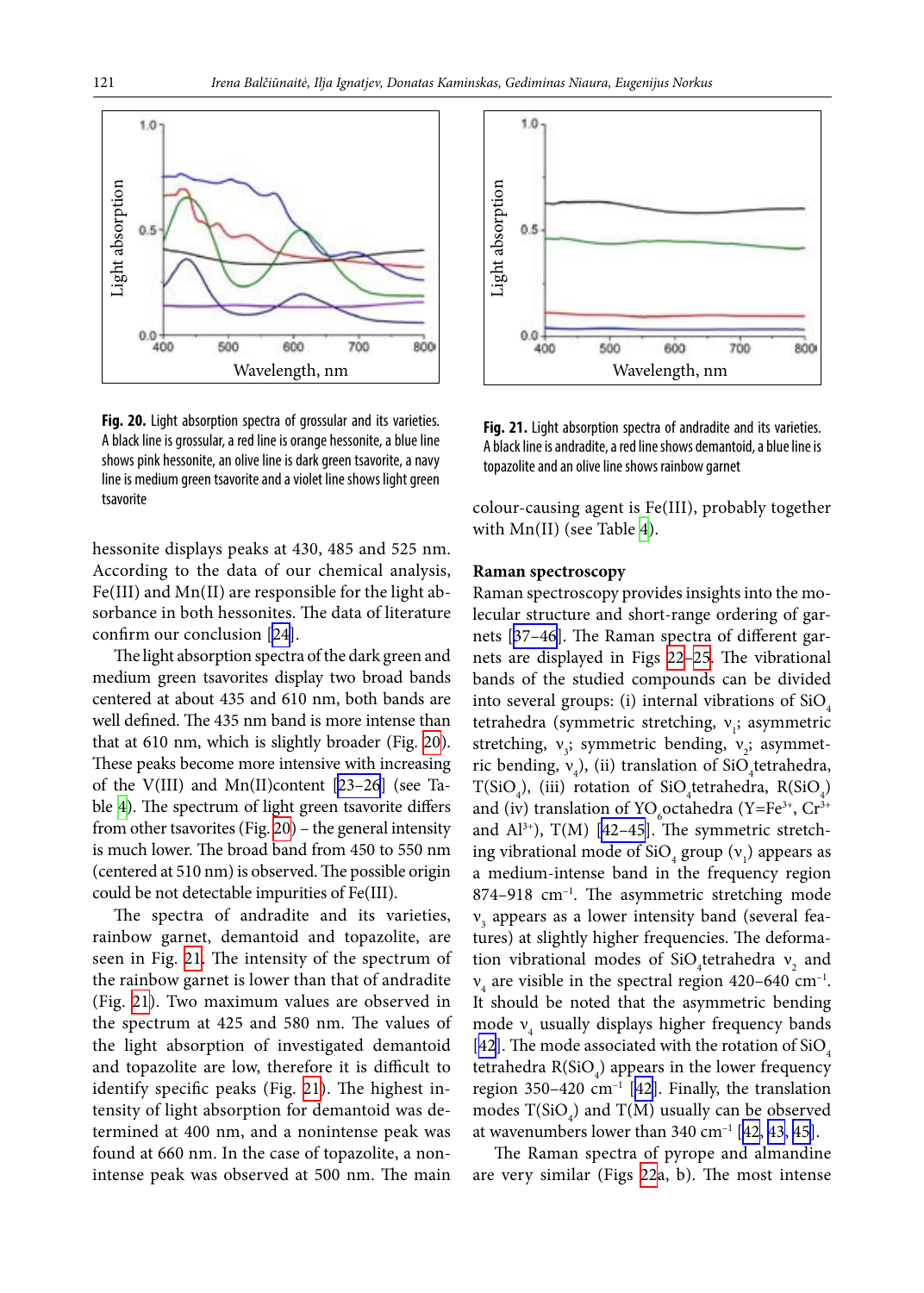<span id="page-15-0"></span>

**Fig. 22.** Raman spectra of pyrope (a) and of alamandine (b)

band located at 915–918  $cm^{-1}$  belongs to the  $v_1$ mode of the stretching vibration of  $SiO<sub>4</sub>$  group. The second strong band peaked at 348-353 cm<sup>-1</sup> is associated with the  $R(SiO<sub>4</sub>)$  vibrational mode [[44](#page-18-29)]. The considered compounds slightly differ in their composition; the relative amount of Fe/ Mg ions increases going from pyrole to almandine

<span id="page-15-1"></span>(Table  [4](#page-3-0)). Because Raman bands are well-defined the following correlation can be recognized based on the analysis of shifts of two major Raman bands; the increase in the relative amount of Fe/Mg ions results in the decrease of  $v_1$  mode frequency and the increase in  $R(SiO<sub>4</sub>)$  mode frequency (Figs [22](#page-15-0)a, b). This is related with slight changes in the lattice



**Fig. 23.** Raman spectra of andradite (a) and of demantoid (b)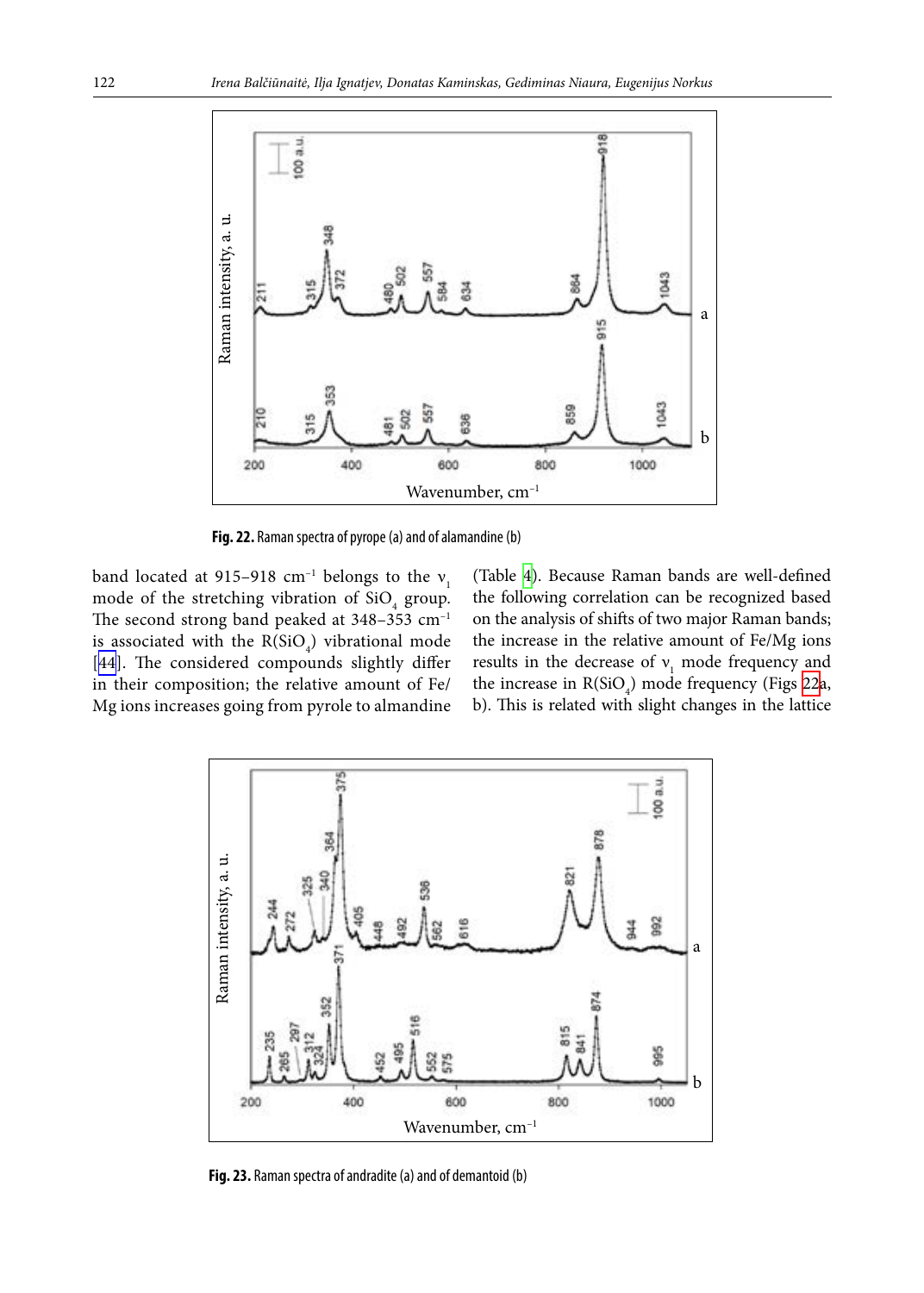constant and the local structure of compounds. Similar spectra changes were observed in the series of pyrope-garnet compounds [\[44\]](#page-18-29). The replacement of  $Mg^{2+}$  ions by  $Ca^{2+}$  ions resulted in the decrease in  $v_1$  and the increase in  $R(SiO_4)$  mode frequencies.

Figures [23a](#page-15-1) and b compare the Raman spectra of andradite and demantoid. The samples differ in the ratio of Fe/Al ions (Table [4](#page-3-0)). One can see that the increase in the Fe/Al ratio results in a clear decrease in the  $v_4$  mode associated with the asymmetric deformation vibration of the  $SiO<sub>4</sub>$ group frequency from 536 to 516 cm–1. In addition, the andradite Raman bands  $v_1$  (878 cm<sup>-1</sup>), R(SiO<sub>4</sub>) (375 and 364 cm<sup>-1</sup>) and  $v_4$  are broader compared with similar demantoid bands. This observation indicates that a lower Fe/Al ratio results in a slight disordering of the crystalline structure.

Figures [24a](#page-16-0), b and c compare the Raman spectra of grossular, cinnamon hessonite and orange hessonite, respectively. One can see that cinnamon hessonite exhibits narrow bands in a broad spectral region, indicating a high crystalline structure of the studied compound. In contrast, grossular exhibits broadened bands, especially considering the  $R(SiO_4)$  and  $v_4$  modes located at 350 and 524 cm–1, respectively. In addition, this compound shows a considerably suppressed  $v_1$  band intensity. This might be related to the presence of a small

amount of different cations ( $Mg^{2+}$ ,  $Cr^{3+}$  and  $Mn^{2+}$ ) (Table  [4\)](#page-3-0) which may induce the structural disordering and presence of defects in the lattice. The appearance of broad features at 595 and  $378 \text{ cm}^{-1}$  along with the relatively narrow bands at 908 and 354  $cm^{-1}$  in the case of orange hessonite points to the presence of both amorphous-like and crystalline phases.

Figures [25](#page-17-2)a, b and c compare the Raman spectra of dark green tsavorite, medium green tsavorite and light green tsavorite, respectively. The peak positions of main bands are very similar, while the relative intensities of the bands differ considerably. The peak positions of  $v_1$ , R(SiO<sub>4</sub>) and  $v_4$ modes are visible in the narrow frequency regions 881–883, 349–350/375 (two bands) and 525/549 (two bands) cm–1, respectively. A considerable decrease in the relative intensity of the  $v_1$  band for medium green tsavorite might be related to the presence of  $Cr^{3+}$  ions (Table [4\)](#page-3-0) [[46\]](#page-18-30). In addition, the widths of the  $v_1$  and  $R(SiO_4)$  bands were found to be highest for this sample indicating a crystalline structure disordering for this sample. The broad low intensity bands visible at 603–605 and  $437-439$  cm<sup>-1</sup> in all three samples might be related to the presence of  $TiO_2$  rutile phase [[47](#page-18-31)]. Finally, the broad band near  $525 \text{ cm}^{-1}$  may have contribution from the  $V_2O_3$  phase [[48\]](#page-18-32).

<span id="page-16-0"></span>

**Fig. 24.** Raman spectra of grossular (a), cinnamon hessonite (b) and orange hessonite (c)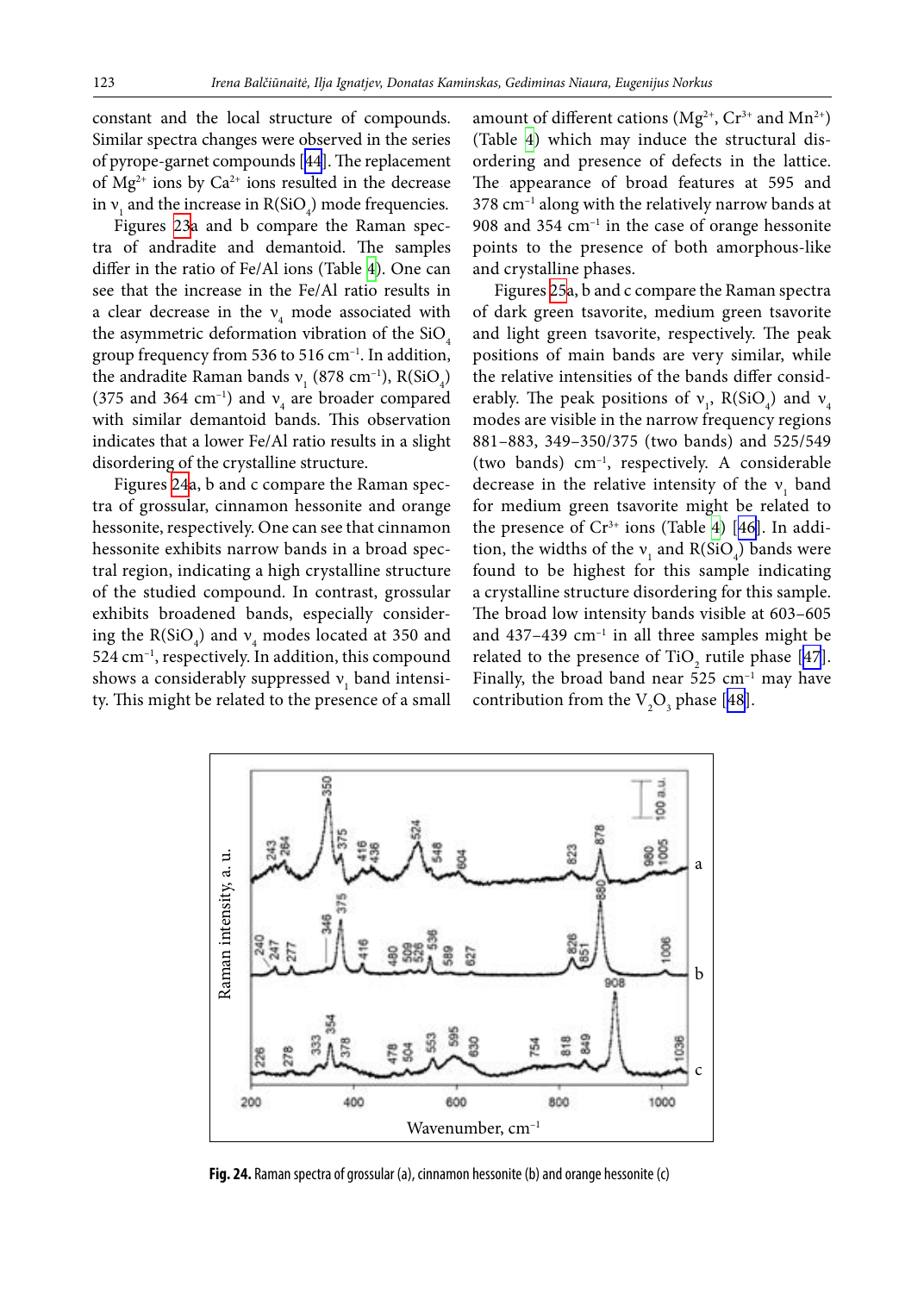<span id="page-17-2"></span>

**Fig. 25.** Raman spectra of light green tsavorite (a), medium green tsavorite (b) and dark green tsavorite (c)

## **CONCLUSIONS**

Two kinds of natural silicate garnets from the known origin countries were investigated: pyralspites – pyrope (Russia), almandine (India), rhodolite (India), spessartine (India), blue colourchange garnet (Sri Lanka) and ugrandites – andradite (Russia), demantoid (Russia), topazolite (Russia), rainbow garnet (Japan), grossular (Kenya-Tanzania), colourless grossular (India), light orange grossular (India), dark green tsavorite (Tanzania), medium green tsavorite (Kenya), light green tsavorite (Kenya), orange hessonite (Sri Lanka), pink hessonite (Sri Lanka), cinnamon hessonite (India) and uvarovite (Russia). According to the results of chemical analysis, all garnets have silicon (IV), Ca(II) and Al(III) in their composition. The quantity of  $\rm SiO_{2}$  varies between 22.80 and 55.44%, CaO between 0.48 and 35.14% and  $\text{Al}_2\text{O}_3$  between 1.18 and 44.07%. All garnets except demantoid, rainbow garnet orange, pink and cinnamon hessonites contain Mg(II). The quantity of MgO in those garnets varies between 0.50 and 16.16%. Iron(III) is present in practically all garnets, except all tsavorites. The amount of Fe(III) varies between 0.25 and 35.18%. The other than Fe(III) colour-causing elements, e.g. Mn(II), Cr(III) or V(III), are present in practically all investigated garnets, except andradite, demantoid and cinnamon hessonite.

After the measurements of the values of the specific gravity of demantoid, grossular, hydrogrossular, green grossular, light orange grossular, dark, medium and light green tsavorites, orange and pink hessonites and uvarovite it was found that the highest value of the specific gravity was measured for uvarovite  $(3.77 \text{ g/cm}^3)$ , whereas the lowest value was obtained for hydrogrossular  $-3.52$  g/cm<sup>3</sup>.

After the measurements of the refractive indexes of garnets, having the refractive indexes lower than 1.81 (rhodolite, grossular, dark medium and light tsavorites and orange and pink hessonites), it was determined that rhodolite has the highest value of the refractive index, whereas the lowest value was determined for grossular.

The spectrophotometric measurements of pyralspites and ugrandites confirm that the main colour-causing elements – Fe(III), Mn(II), Cr(III) and V(III) – determine the spectral properties of the silicate garnets investigated.

> Received 2 September 2021 Accepted 20 September 2021

#### <span id="page-17-0"></span>**References**

- 1. I. Balčiūnaitė, A. Kleišmantas, E. Norkus, *Chemija*, **26**, 18 (2015).
- <span id="page-17-1"></span>2. V. Ruokis, *Kristalografija ir optinė uolienų mineralogija*, 283, Mintis, Vilnius (1966). In Lithuanian.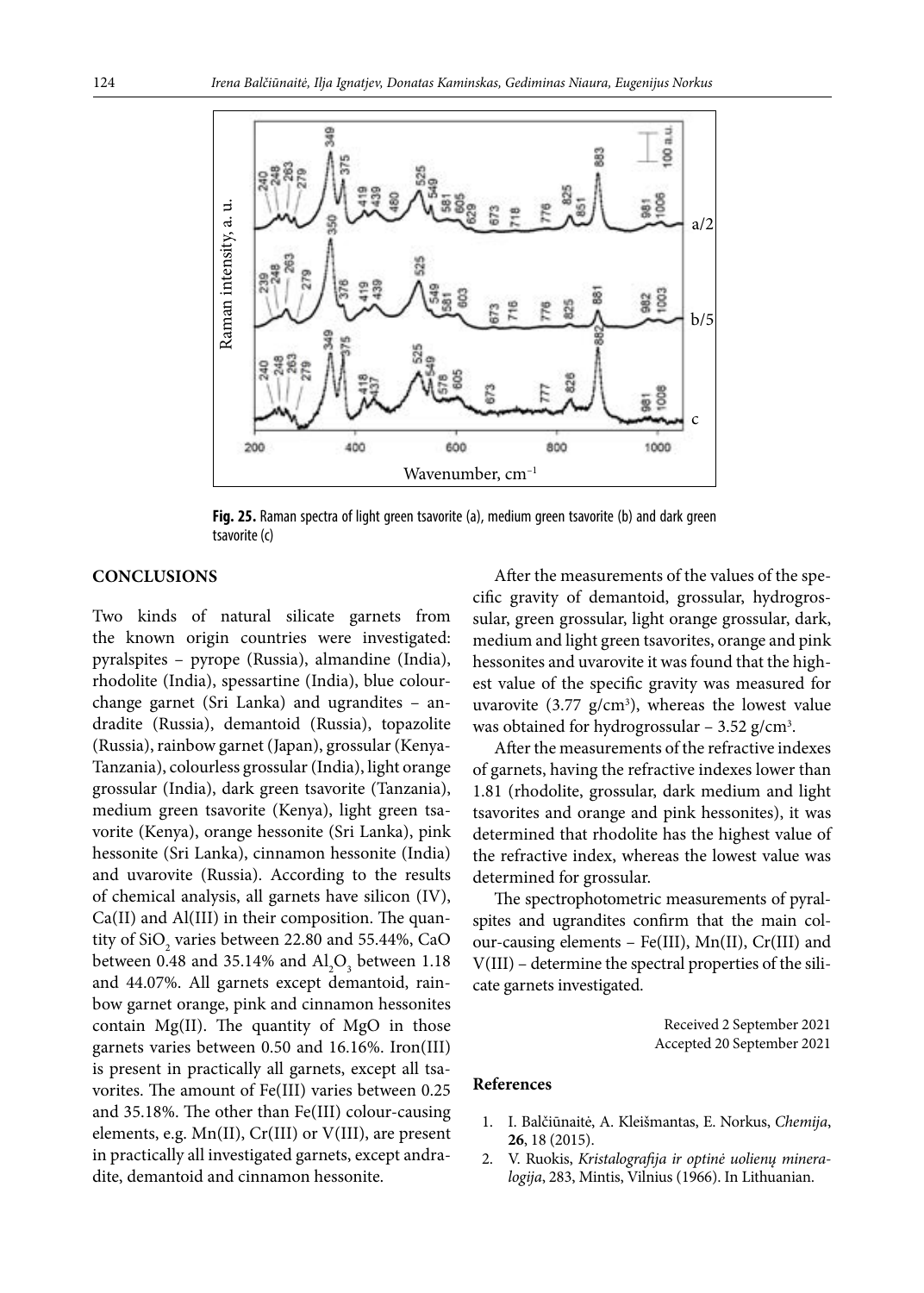- <span id="page-18-0"></span>3. K. Schmetzer, T. Hainschwang, L. Kiefert, H.-J. Bernhardt, *Gems Gemol.*, **37**, 296 (2001).
- <span id="page-18-1"></span>4. *My First Colour Changing Alexandrite-like Garnets* [https://www.moregems.com/blogs/news/myfirst-color-changing-alexandrite-like-garnets http://www.secretsofthegemtrade.com/articles 8.htm].
- <span id="page-18-3"></span><span id="page-18-2"></span>5. K. Schmetzer, H.-J. Bernhardt, *Gems Gemol.*, **35**, 196 (1999).
- <span id="page-18-4"></span>6. *Andradite* [https://www.mindat.org/min-223. html].
- <span id="page-18-5"></span>7. J. Stephenson, N. Kuznetsov, *InColor*, **11**, 16 (2009).
- <span id="page-18-6"></span>8. *Topazolite* [https://www.mindat.org/min-7535. html].
- <span id="page-18-7"></span>9. W. Schumann, *Gemstones of the World*, NAG Press, London (1994).
- <span id="page-18-8"></span>10. V. V. Bukanov, *Russian Gemstones Encyclopedia*, 472, Granit, Praha (2006).
- 11. *Gemstone Density: The Definitive Guide* [https:// www.ajsgem.com/articles/gemstone-density-definitive-guide.html].
- 12. N. N. Kornilov, Yu. P. Solodova, *Jewel Gemstones*, 239, Nedra, Moscow (1983). In Russian.
- 13. R. Newman, *Gemstone Buying Guide*, 2nd edn., 156, International Jewelry Publications, Los Angeles (2005).
- 14. *Mineral Densities* [https://www.engineeringtoolbox.com/mineral-density-d\_1555.html].
- <span id="page-18-9"></span>15. *Gemstone Refractive Index: The Definitive Guide* [https://www.ajsgem.com/articles/gemstone-refractive-index-definitive-guide.html].
- <span id="page-18-10"></span>16. K. M. Stockton, D. V. Manson, *Gems Gemol.*, **21**, 205 (1985).
- 17. D. J. Marshall, *Cathodoluminescence of Geological Materials*, 146, Unwin Hyman, Boston (1988).
- 18. M. Pagel, V. Barbin, P. Blanc, D. Ohnenstatter, *Cathodoluminescence in Geosciences*, 501, Springer-Verlag, Berlin (2000).
- 19. S. Boggs, D. Krinsley, *Application of Cathodoluminescence Imaging to the Study of Sedimentary Rocks*, 165, University Press, New York, Cambridge (2006).
- 20. A. Gucsik (ed.), *Cathodoluminiscence and Its Application in the Planetary Sciences*, 160, Springer-Verlag, Berlin, Heidelberg (2009).
- <span id="page-18-23"></span><span id="page-18-11"></span>21. J. Götze, *Microsc. Microanal.*, **18**, 1270, (2012).
- <span id="page-18-22"></span><span id="page-18-12"></span>22. P. Gadas, M. Novak, D. Talla, M. Vasinova Galiova, *Miner. Petrol*, **107**, 311 (2013).
- 23. P. G. Manning, *Canad. Mineral.*, **9**, 237 (1967).
- <span id="page-18-21"></span>24. G. A. Slack, R. M. Chrenko, *J. Opt. Soc. Amer.*, **61**, 1325 (1971).
- 25. C. M. Stockton, D. V. Manson, *Gems Gemol.*, **21**, 205 (1985).
- <span id="page-18-16"></span>26. J. Feneyrol, G. Giuliani, D. Ohnenstetter, et al., *Eur. J. Mineral.*, **26**, (2014).
- <span id="page-18-14"></span><span id="page-18-13"></span>27. Z. Sun, A. C. Palke, N. Renfro, *Gems Gemol.*, **51**, 348 (2015).
- 28. B. M. Laurs, K. Knox, *Gems Gemol.*, **37**, 278 (2001).
- 29. C. H. Liu, C. Y. Chen, T. Shao, Z. B. Li, A. H. Shen, *Spectrosc. Spectr. Anal.*, **44**, 2148 (2020).
- <span id="page-18-17"></span>30. K. Schmetzer, H.-J. Bernhardt, G. Bosshart, T. Hainschwang, *J. Gemol.*, **31**, 235 (2009).
- <span id="page-18-20"></span>31. T. Chen, Y. G. Liu, Z. W. Yin, N. Liu, *Spectrosc. Spectr. Anal.*, **33**, 2964 (2013).
- <span id="page-18-18"></span>32. J. M. Yauri, N. F. Cano, S. Watanabe, *Radiat. Measur*., **43**, 1331 (2008).
- <span id="page-18-19"></span>33. C. Lin, *Bull. Mineralogy*, **104**, 218 (1981).
- 34. I. Adamo, G. D. Gatta, N. Rotiroti, V. Diella, A. Pavese, *Eur. J. Mineral.*, **23**, 91 (2011).
- <span id="page-18-15"></span>35. Y. Qiu, Y. Guo, *Minerals*, **11**, 865 (2021).
- 36. E. Gubelin, K. Schmetzer, *Gems Gemol.*, **18**, 197 (1982).
- <span id="page-18-24"></span>37. A. M. Hofmeister, A. Chopelas, *Phys. Chem. Minerals*, **17**, 503 (1991).
- 38. B. A. Kolesov, C. A. Geiger, *Phys. Chem. Minerals*, **25**, 142 (1998).
- 39. D. Bersani, P. P. Lottici, *Anal. Bioanal. Chem*., **397**, 2631 (2010).
- 40. D. Bersani, S. Andó, P. Vignola, et al., *Spectrochim. Acta, Part A*, **73**, 484 (2009).
- <span id="page-18-26"></span><span id="page-18-25"></span>41. V. Diella, R. Bocchio, N. Marinoni, et al., *Minerals*, **9**, 728 (2019).
- 42. P. Makreski, T. Runčevski, G. Jovanovski, *J. Raman Spectrosc*., **42**, 72 (2011).
- <span id="page-18-29"></span><span id="page-18-27"></span>43. P. Mingsheng, H. K. Mao, L. Dien, E. C. T. Chao, *Chinese J. Geochem*., **13**, 176 (1994).
- <span id="page-18-28"></span>44. W. Du, B. Han, S. M. Clark, Y. Wang, X. Liu, *Phys. Chem. Minerals*, **45**, 197 (2018).
- <span id="page-18-30"></span>45. J. Štubňa, P. Bačik, J. Fridrichova, et al., *Minerals*, **9**, 164 (2019).
- <span id="page-18-31"></span>46. J. Zuo, C. Xu, B. Hou, C. Wang, Y. Xie, Y. Qian, *Raman Spectrosc*., **27**, 921 (1996).
- 47. O. Frank, M. Zukalova, B. Laskova, J. Kürti, J. Koltai, L. Kavan, *Phys. Chem. Chem. Phys*., **14**, 14567 (2012).
- <span id="page-18-32"></span>48. X.-B. Chen, M.-H. Kong, J.-Y. Choi, H.-T. Kim, *Phys D. Appl. Phys*., **49**, 465304 (2016).